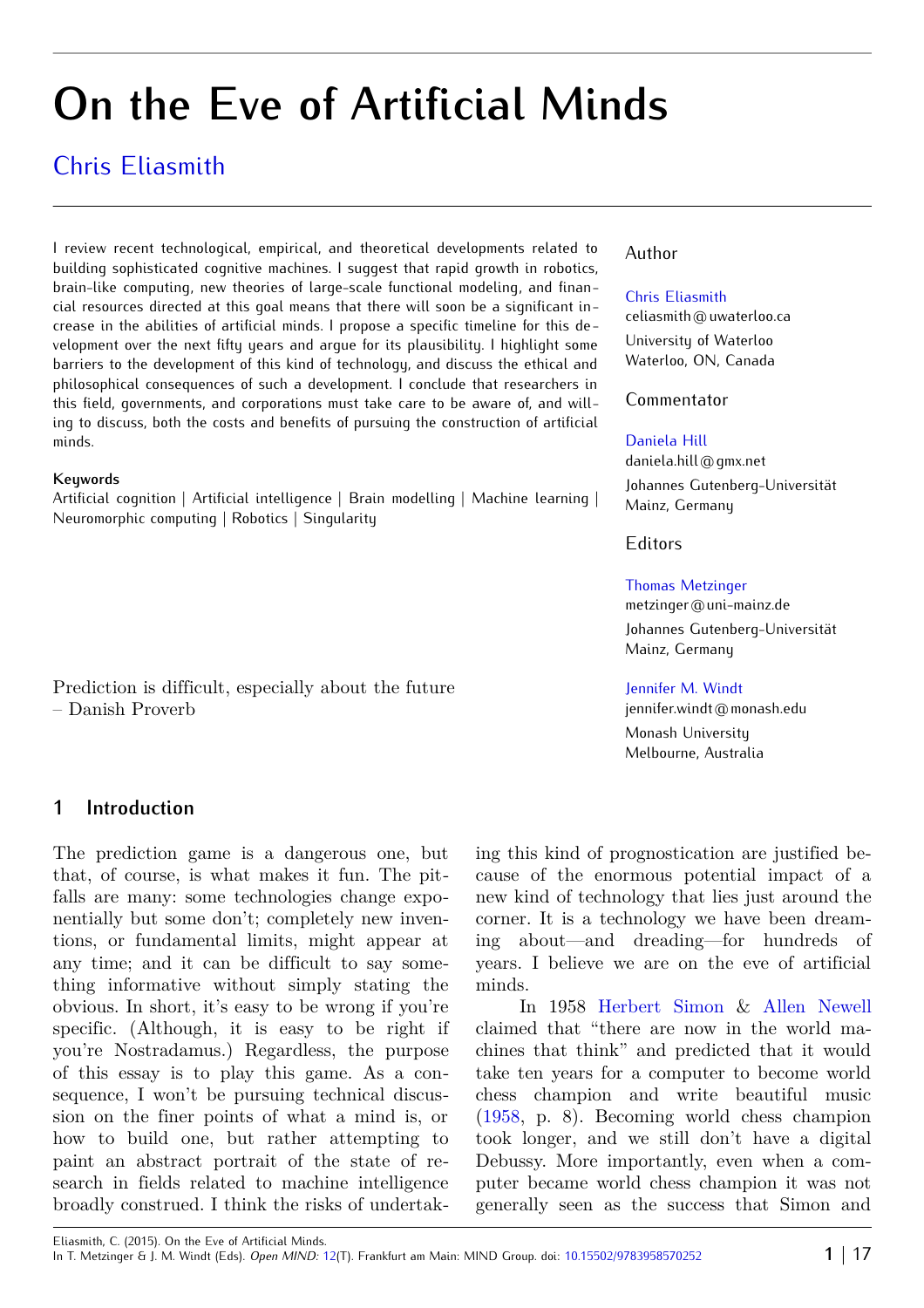Newell had expected. This is because the way in which Deep Blue beat Gary Kasparov did not strike many as advancing our understanding of cognition. Instead, it showed that brute force computation, and a lot of careful tweaking by expert chess players, could surpass human performance in a specific, highly circumscribed environment.

Excitement about AI grew again in the 1980s, but was followed by funding cuts and general skepticism in the "AI winter" of the 1990s [\(Newquist](#page-15-1) [1994\)](#page-15-1). Maybe we are just stuck in a thirty-year cycle of excitement followed by disappointment, and I am simply expressing the beginning of the next temporary uptick. However, I don't think this is the case. Instead, I believe that there are qualitative changes in methods, computational platforms, and financial resources that place us in a historically unique position to develop artificial minds. I will discuss each of these in more detail in subsequent sections, but here is a brief overview.

Statistical and brain-like modeling methods are far more mature than they have ever been before. Systems with millions [\(Garis et al.](#page-14-4) [2010;](#page-14-4) [Eliasmith et al.](#page-14-3) [2012\)](#page-14-3) and even tens of millions [\(Fox](#page-14-2) [2009\)](#page-14-2) of simulated neurons are suddenly becoming common, and the scale of models is increasing at a rapid rate. In addition, the challenges of controlling a sophisticated, nonlinear body are being met by recent advances in robotics [\(Cheah et al.](#page-14-1) [2006;](#page-14-1) [Schaal et](#page-15-2) [al.](#page-15-2) [2007\)](#page-15-2). These kinds of methodological advances represent a significant shift away from classical approaches to AI (which were largely responsible for the previously unfullfilled promises of AI) to more neurally inspired, and brainlike ones. I believe this change in focus will allow us to succeed where we haven't before. In short, the conceptual tools and technical methods being developed for studying what I call "biological cognition" [\(Eliasmith](#page-14-0) [2013\)](#page-14-0), will make a fundamental difference to our likelihood of success.

Second, there have been closely allied and important advances in the kinds of computational platforms that can be exploited to run these models. So-called "neuromorphic" computing—hardware platforms that perform brainstyle computation—has been rapidly scaling up, with several current projects expected to hit millions [\(Choudhary et al.](#page-14-6) [2012\)](#page-14-6) and billions [\(Khan et al.](#page-14-5) [2008\)](#page-14-5) of neurons running in real time within the next three to four years. These hardware advances are critical for performing efficient computation capable of realizing brainlike functions embedded in and controlling physical, robotic bodies.

Finally, unprecedented financial resources have been allocated by both public and private groups focusing on basic science and industrial applications. For instance, in February 2013 the European Union announced one billion euros in funding for the Human Brain Project, which focuses on developing a large scale brain model as well as neuromorphic and robotic platforms. A month later, the Obama BRAIN initiative was announced in the United States. This initiative devotes the same level of funding to experimental, technological, and theoretical advances in neuroscience. More recently, there has been a huge amount of private investment:

Google purchased eight robotics and AI companies between Dec 2013 and Jan 2014, including industry leader Boston Dynamics [Stunt](#page-16-0) [\(2014\)](#page-16-0).

Qualcomm has introduced the Zeroth processor, which is modeled after how a human brain works [\(Kumar](#page-15-3) [2013\)](#page-15-3). They demonstrated an Field-Programmable Gate Array (FPGA) mock-up of the chip performing a reinforcement learning task on a robot.

Amazon has recently expressed a desire to provide the Amazon Prime Air service, which will use robotic quadcopters to deliver goods within thirty minutes of their having been ordered [\(Amazon](#page-14-7) [2013\)](#page-14-7).

IBM has launched a product based on Watson, which famously beat the best human Jeopardy players [\(http://ibm.com/innovation/us/wats](http://ibm.com/innovation/us/watson/) [on/\)](http://ibm.com/innovation/us/watson/). The product will provide confidence based responses to natural language queries. It has been opened up to allow developers to use it in a wide variety of applications. They are also developing a neuromorphic platform [\(Esser et al.](#page-14-8) [2013\)](#page-14-8).

In addition, there are a growing number of startups that work on brain-inspired computing including Numenta, the Brain Corporation, Vi-

In T. Metzinger & J. M. Windt (Eds). *Open MIND:* [12\(](http://www.open-mind.net/papers/@@chapters?nr=12)T). Frankfurt am Main: MIND Group. doi: [10.15502/9783958570252](http://dx.doi.org/10.15502/9783958570252) **2** | 17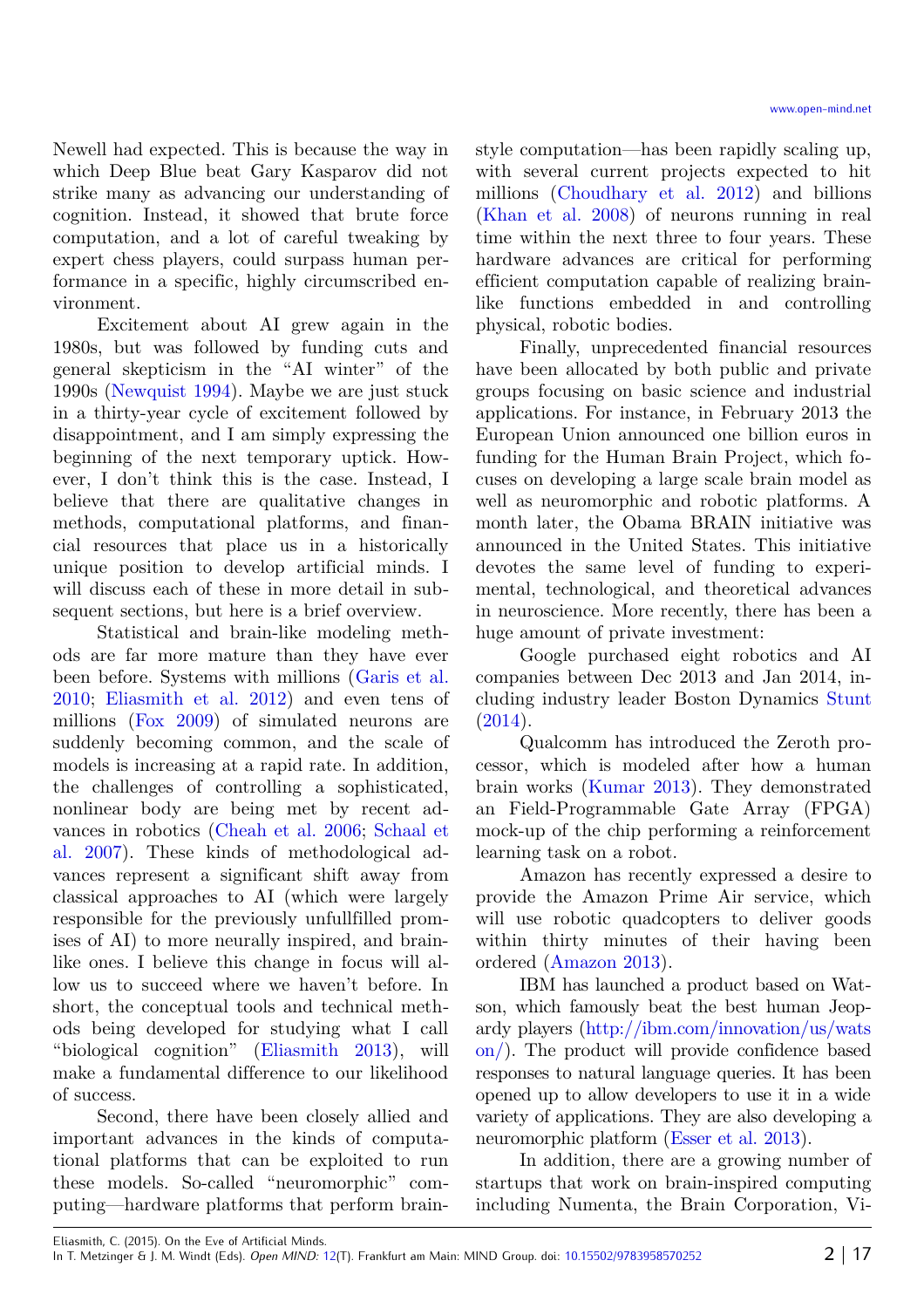carious, DeepMind (recently purchased by Google for \$400 million) and Applied Brain Research, among many others. In short, I believe there are more dollars being directed at the problem than ever before.

It is primarily these three forces that I believe will allow us to build *convincing* examples of artificial minds in the next fifty years. And, I believe we can do this without necessarily defining what it is that makes a "mind"—even an artificial one. As with many subtle concepts such as "game," to use Wittgenstein's example, or "pornography," to use Supreme Court Justice Potter Stewart's example—I suspect we will avoid definitions and rely instead on our sophisticated, but poorly understood, methods of classifying the world around us. In the case of "minds," these methods will be partly behavioural, partly theoretical, and partly based on judgments of similarity to the familiar. In any case, I do not propose to provide a definition here, but rather to point to reasons why the artifacts we continue to build will become more and more like the natural minds around us. In doing so, I survey recent technological, theoretical, and empirical developments that are important for supporting our progress on this front. I then suggest a timeline over which I expect these developments to take place. Finally, I conclude with what I expect to be the major philosophical and societal impacts on our being able to build artificial minds. As a reminder, I am adopting a somewhat high-level perspective on the behavioural sciences and related technologies in order to make clear where my broad (and likely wrong) predictions are coming from. In addition, if I'm not entirely wrong, I suspect that the practical implications of such developments will prove salient to a broad audience, and so, as researchers in the area, we should consider the consequences of our research.

# **2 Technological developments**

Because I take it that brain-based approaches provide the "difference that makes a difference" between current approaches and traditional AI, here I focus on developments in neuromorphic and robotic technology. Notably, all of the developments in neuromorphic hardware that I discuss below are inspired by some basic features of neural computation. For instance, all of the neuromorphic approaches use spiking neural networks SNNs to encode and process information. In addition, there is unanimous agreement that biological computation is in orders of magnitude more power efficient than digital computation [\(Hasler](#page-14-9) & [Marr](#page-14-9) [2013\)](#page-14-9). Consequently, a central motivation behind exploring these hardware technologies is that they might allow for sophisticated information processing using small amounts of power. This is critical for applications that require the processing to be near the data, such as in robotics and remote sensing. In what follows I begin by providing a sample of several major projects in neuromorphic computing that span the space of current work in the area. I then briefly discuss the current state of high-performance computing and robotics, to identify the roles of the most relevant technologies for developing artificial minds.

To complement its cognitively focused Watson project, IBM has been developing a neuromorphic architecture, a digital model of individual neurons, and a method for programming this architecture [\(Esser et al.](#page-14-8) [2013\)](#page-14-8). The architecture itself is called TrueNorth. They argue that the "low-precision, synthetic, simultaneous, pattern-based metaphor of TrueNorth is a fitting complement to the high-precision, analytical, sequential, logic-based metaphor of today's of von Neumann computers" [\(Esser et](#page-14-8) [al.](#page-14-8) [2013,](#page-14-8) p. 1). TrueNorth has neurons organized into 256 neuron blocks, in which each neuron can receive input from 256 axons. To assist with programming this hardware, IBM has introduced the notion of a "corelet," which is an abstraction that encapsulates local connectivity in small networks. These act like small programs that can be composed in order to build up more complex functions. To date the demonstrations of the approach have focused on simple, largely feed-forward, standard applications, though across a wide range of methods, including Restricted Boltzmann Machines (RBMs), liquid state machines, Hidden Markov Model (HMMs), and so on. It should be noted that the proposed chip does not yet exist, and

In T. Metzinger & J. M. Windt (Eds). *Open MIND:* [12\(](http://www.open-mind.net/papers/@@chapters?nr=12)T). Frankfurt am Main: MIND Group. doi: [10.15502/9783958570252](http://dx.doi.org/10.15502/9783958570252) **3** | 17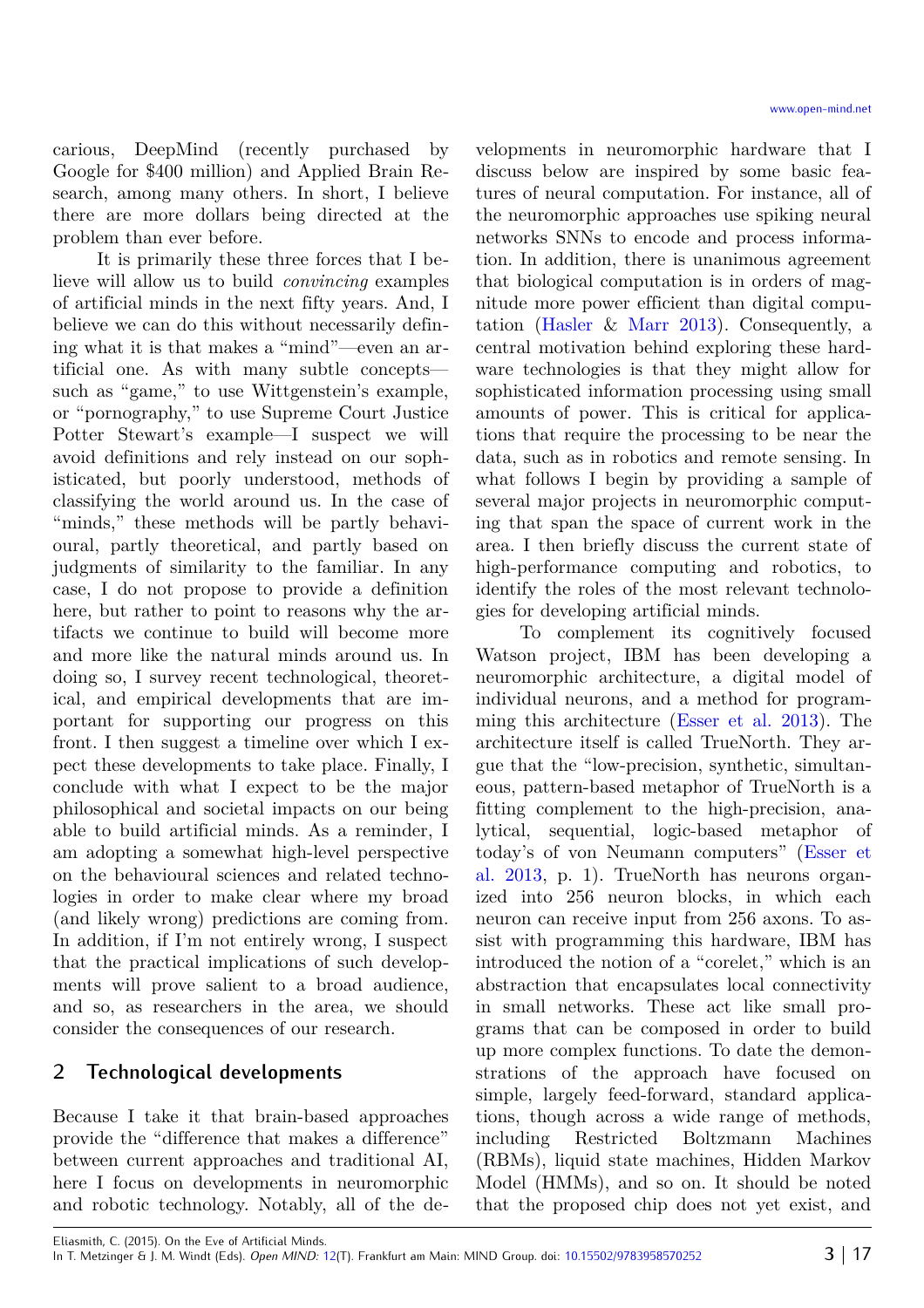current demonstrations are on detailed simulations of the architecture. However, because it is a digital chip the simulations are highly accurate.

A direct competitor to IBM's approach is the Zeroth neuromorphic chip from Qualcomm. Like IBM, Qualcomm believes that constructing brain-inspired hardware will provide a new paradigm for exploiting the efficiencies of neural computation, targeted at the kind of information processing at which brains excel, but which is extremely challenging for von Neumann approaches. The main difference between these two approaches is that Qualcomm has committed to allowing online learning to take place on the hardware. Consequently, they announced their processor by demonstrating its application in a reinforcement learning paradigm on a realworld robot. They have released videos of the robot maneuvering in an environment and learning to only visit one kind of stimulus (white boxes: [http://www.youtube.com/watch?](http://www.youtube.com/watch?v=8c1Noq2K96c) [v=8c1Noq2K96c\)](http://www.youtube.com/watch?v=8c1Noq2K96c). It should again be noted that this is an FPGA simulation of a digital chip that does not yet exist. However, the simulation, like IBM's, is highly accurate.

In the academic sphere, the Spinnaker project at Manchester University has not focused on designing new kinds of chips, but has instead focused on using low-power ARM processors on a massive scale to allow large-scale brain simulations [\(Khan et al.](#page-14-5) [2008\)](#page-14-5). As a result, the focus has been on designing approaches to routing that allow for the high bandwidth communication, which underwrites much of the brain's information processing. Simulations on the Spinnaker hardware typically employ spiking neurons, like IBM and Qualcomm, and occasionally allow for learning [\(Davies et al.](#page-14-12) [2013\)](#page-14-12), as with Qualcomm's approach. However, even with low power conventional chips, the energy usage is projected to be higher on the Spinnaker platform per neuron. Nevertheless, Spinnaker boards have been used in a wider variety of larger-scale embodied and non-embodied applications. These include simulating place cells, path integration, simple sensory-guided movements, and item classification.

There are also a number of neuromorphic projects that use analog instead of digital implementations of neurons. Analog approaches tend to be several orders of magnitude more power efficient [\(Hasler](#page-14-9) & [Marr](#page-14-9) [2013\)](#page-14-9), though also more noisy, unreliable, and subject to process variation (i.e., variations in the hardware due to variability in the size of components on the manufactured chip). These projects include work on the Neurogrid chip at Stanford University [\(Choudhary et al.](#page-14-6) [2012\)](#page-14-6), and on a chip at ETH Zürich [\(Corradi,](#page-14-10) [Eliasmith](#page-14-10) & [Indiveri](#page-14-10) [2014\)](#page-14-10). The Neurogrid chip has demonstrated larger numbers of simulated neurons—up to a million—while the ETH Zürich chip allows for online learning. More recently, the Neurogrid chip has been used to control a nonlinear, six degree of freedom robotic arm, exhibiting perhaps the most sophisticated information processing from an analog chip to date.

In addition to the above neuromorphic projects, which are focused on cortical simulation, there have been several specialized neuromorphic chips that mimic the information processing of different perceptual systems. For example, the dynamic vision sensor (DVS) artificial retina developed at ETH Zürich performs real-time vision processing that results in a stream of neuron-like spikes [\(Lichtsteiner et al.](#page-15-5) [2008\)](#page-15-5). Similarly, an artificial cochlea called AEREAR2 has been developed that generates spikes in response to auditory signals [\(Li et al.](#page-15-4) [2012\)](#page-15-4). The development of these and other neuronal sensors makes it possible to build fully embodied spiking neuromorphic systems [\(Gal](#page-14-11)[luppi et al.](#page-14-11) [2014\)](#page-14-11).

There have also been developments in traditional computing platforms that are important for supporting the construction of models that run on neuromorphic hardware. Testing and debugging large-scale neural models is often much easier with traditional computational platforms such as Graphics Processing Unit (GPUs) and supercomputers. In addition, the development of neuromorphic hardware often relies on simulation of the designs before manufacture. For example, IBM has been testing their TrueNorth architecture with very largescale simulations that have run up to 500 billion

In T. Metzinger & J. M. Windt (Eds). *Open MIND:* [12\(](http://www.open-mind.net/papers/@@chapters?nr=12)T). Frankfurt am Main: MIND Group. doi: [10.15502/9783958570252](http://dx.doi.org/10.15502/9783958570252) **4** | 17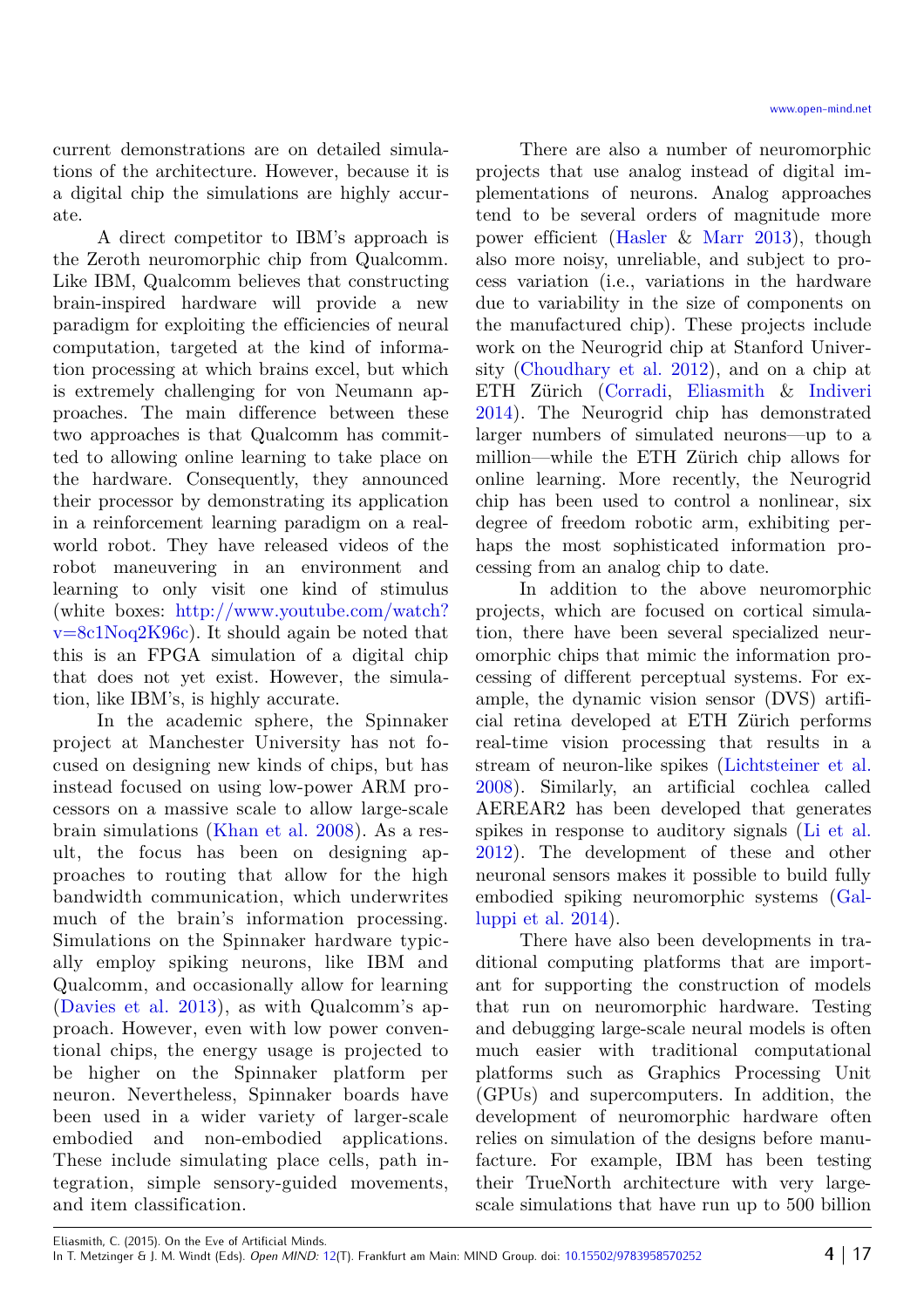neurons. These kinds of simulations allow for designs to be stress-tested and fine-tuned before costly production is undertaken. In short, the development of traditional hardware is also an important technological advance that supports the rapid development of more biologicallybased approaches to constructing artificial cognitive systems.

A third area of rapid technological development that is critical for successfully realizing artificial minds is the field of robotics. The success of recent methods in robotics have entered public awareness with the creation of the Google car. This self-driving vehicle has successfully navigated hundreds of thousands of miles of urban and rural roadways. Many of the technologies in the car were developed out of DARPA's Grand Challenge to build an autonomous vehicle that would be tested in both urban and rural settings. Due to the success of the first three iterations of the Grand Challenge, DARPA is now funding a challenge to build robots that can be deployed in emergency situations, such as a nuclear meltdown or other disaster.

One of the most impressive humanoid robots to be built for this challenge is the Atlas, constructed by Boston Dynamics. It has twentyeight degrees of freedom, covering two arms, two legs, a torso, and a head. The robot has been demonstrated walking bipedally, even in extremely challenging environments in which it must use its hands to help navigate and steady itself [\(http://www.youtube.com/watch?v=zkBn-](http://www.youtube.com/watch?v=zkBnFPBV3f0)[FPBV3f0\)](http://www.youtube.com/watch?v=zkBnFPBV3f0). Several teams in this most recent Grand Challenge have been awarded a copy of Atlas, and have been proceeding to competitively design algorithms to improve its performance.

In fact, there have been a wide variety of significant advances in robotic control algorithms, enabling robots—including quadcopters, wheeled platforms, and humanoid robots—to perform tasks more accurately and more quickly than had previously been possible. This has resulted in one of the first human versus robot dexterity competitions being recently announced. Just as IBM pitted Watson against human Jeopardy champions, Kuka has pitted its high-speed arm against the human

ping-pong champion Timo Boll [\(http://www.y](http://www.youtube.com/watch?v=_mbdtupCbc4)outube.com/watch?v= mbdtupCbc4). Despite the somewhat disappointing outcome, this kind of competition would not have been thought possible a mere five years ago [\(Ackerman](#page-14-13) [2014\)](#page-14-13).

These three areas of technological development—neuromorphics, high-performance conventional computing, and robotics—are progressing at an incredibly rapid pace. And, more importantly, their convergence will allow a new class of artificial agents to be built. That is, agents that can begin processing information at very similar speeds and support very similar skills to those we observe in the animal kingdom. It is perhaps important to emphasize that my purpose here is predictive. I am not claiming that current technologies are sufficient for building a new kind of artificial mind, but rather that they lay the foundations, and are progressing at a sufficient rate to make it reasonable to expect that the sophistication, adaptability, flexibility, and robustness of artificial minds will rapidly approach those of the human mind. We might again worry that it will be difficult to measure such progress, but I would suggest that progress will be made along many dimensions simultaneously, so picking nearly any of dimensions will result in some measurable improvement. In general, multi-dimensional similarity judgements are likely to result in "I'll know it when I see it" kinds of reactions to classifying complicated examples. This may be derided by some as "hand-wavy", but it might also be a simple acknowledgement that "mindedness" is complex. I would like to be clear that my claims about approaching human mindful behaviour are to be taken as applying to the vast majority of the many measures we use for identifying minds.

# **3 Theoretical developments**

Along with these technological developments there have been a series of theoretical developments that are critical for building large-scale artificial agents. Some have argued that theoretical developments are not that important: suggesting that standard back propagation at a sufficiently large scale is enough to capture

In T. Metzinger & J. M. Windt (Eds). *Open MIND:* [12\(](http://www.open-mind.net/papers/@@chapters?nr=12)T). Frankfurt am Main: MIND Group. doi: [10.15502/9783958570252](http://dx.doi.org/10.15502/9783958570252) **5** | 17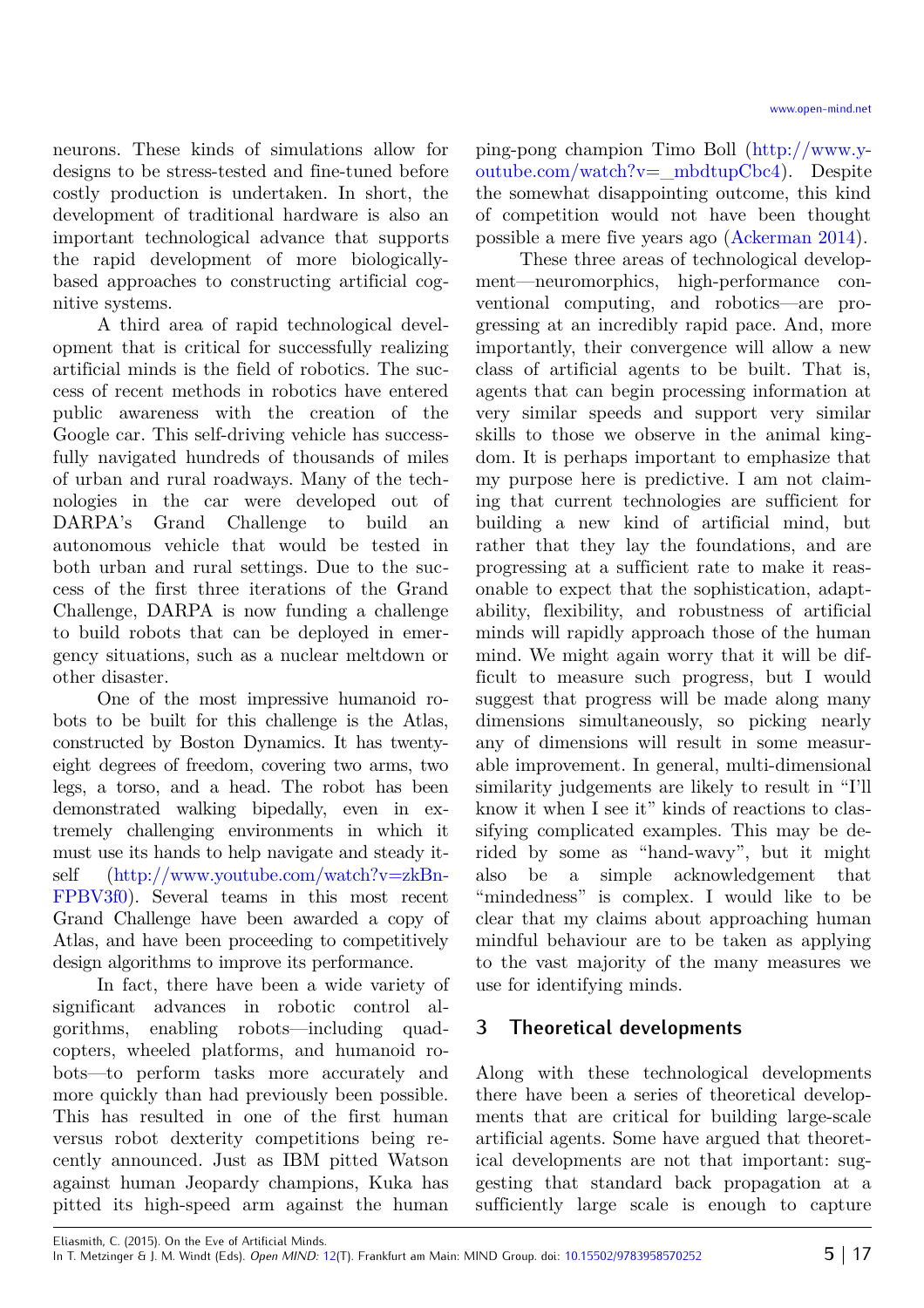complex perceptual processing [\(Krizhevsky et](#page-15-6) [al.](#page-15-6) [2012\)](#page-15-6). That is, building brain-like models is more a matter of getting a sufficiently large computer with enough parameters and neurons than it is of discovering some new principles about how brains function. If this is true, then the technological developments that I pointed to in the previous section may be sufficient for scaling to sophisticated cognitive agents. However, I am not convinced that this is the case.

As a result, I think that theoretical developments in deep learning, nonlinear adaptive control, high dimensional brain-like computing, and biological cognition *combined* will be important to support continued advances in understanding how the mind works. For instance, deep networks continue to achieve state-of-theart results in a wide variety of perception-like processing challenges [\(http://rodrigob.git](http://rodrigob.github.io/are_we_there_yet/build/classification_datasets_results.html)[hub.io/are\\_we\\_there\\_yet/build/classification\\_](http://rodrigob.github.io/are_we_there_yet/build/classification_datasets_results.html) [datasets\\_results.html#43494641522d3130\)](http://rodrigob.github.io/are_we_there_yet/build/classification_datasets_results.html). And while deep networks have traditionally been used for static processing, such as an image classification or document classification, there has been a recent, concerted move to use them to model more dynamic perceptual tasks as well [\(Graves et al.](#page-14-14) [2013\)](#page-14-14). In essence, deep networks are one among many techniques for modeling the statistics of time varying signals, a skill central to animal cognition.

However, animals are also incredibly adept at *controlling* nonlinear dynamical systems, including their bodies. That is, biological brains can *generate* time varying signals that allow successful and sophisticated interactions with their environment through their body. Critically, there have been a variety of important theoretical advances in nonlinear and adaptive control theory as well. New methods for solving difficult optimal control problems have been discovered through careful study of biological motor control ([Schaal et al.](#page-15-2) [2007;](#page-15-2) [Todorov](#page-16-3) [2008\)](#page-16-3). In addition, advances in hierarchical control allow for real-time computation of difficult inverse kinematics problems on a laptop [\(Khatib](#page-15-8) [1987\)](#page-15-8). And, finally, important advances in adaptive control allow for the automatic learning of both kinematic and dynamic models even in highly nonlinear and

[www.open-mind.net](http://www.open-mind.net/)

high dimensional control spaces [\(Cheah et al.](#page-14-1) [2006\)](#page-14-1).

Concurrently with these more abstract characterizations of brain function there have been theoretical developments in neuroscience that have deepened our understanding of how biological neural networks may perform sophisticated information processing. Work using the Neural Engineering Framework (NEF) has resulted in a wide variety of spiking neural models that mirror data recorded from biological systems [\(Eliasmith](#page-14-16) & [Anderson](#page-14-16) [1999,](#page-14-16) [2003\)](#page-14-15). In addition, the closely related liquid computing [\(Maass et al.](#page-15-7) [2002\)](#page-15-7) and FORCE learning [\(Sussillo](#page-16-1) & [Abbott](#page-16-1) [2009\)](#page-16-1) paradigms have been successfully exploited by a number of researchers to generate interesting dynamical systems that often closely mirror biological data. Together these kinds of methods provide quantitative characterizations of the computational power available in biologically plausible neural networks. Such developments are crucial for exploiting neuromorphic approaches to building brain-like hardware. And they suggest ways of testing some of the more abstract perceptual and control ideas in real-world, brain-like implementations.

Interestingly, several authors have suggested that difficult perceptual and control problems are in fact mathematical duals of one another [\(To](#page-16-2)[dorov](#page-16-2) [2009;](#page-16-2) [Eliasmith](#page-14-0) [2013\)](#page-14-0). This means that there are deep theoretical connections between perception and motor control. This realization points to a need to think hard about how diverse aspects of brain function can be integrated into single, large-scale models. This has been a major focus of research in my lab recently. One result of this focus is Spaun, currently the world's largest functional brain model. This model incorporates deep networks, recent control methods, and the NEF to perform eight different perceptual, motor, and cognitive tasks [\(Eliasmith et al.](#page-14-3) [2012\)](#page-14-3). Importantly, this is not a one-off model, but rather a single example among many that employs a general architecture intended to directly address integrated biological cognition [\(Eliasmith](#page-14-0) [2013\)](#page-14-0). Currently, the most challenging constraints for running models like Spaun are technological computers are not fast enough. However, the

In T. Metzinger & J. M. Windt (Eds). *Open MIND:* [12\(](http://www.open-mind.net/papers/@@chapters?nr=12)T). Frankfurt am Main: MIND Group. doi: [10.15502/9783958570252](http://dx.doi.org/10.15502/9783958570252) **6** | 17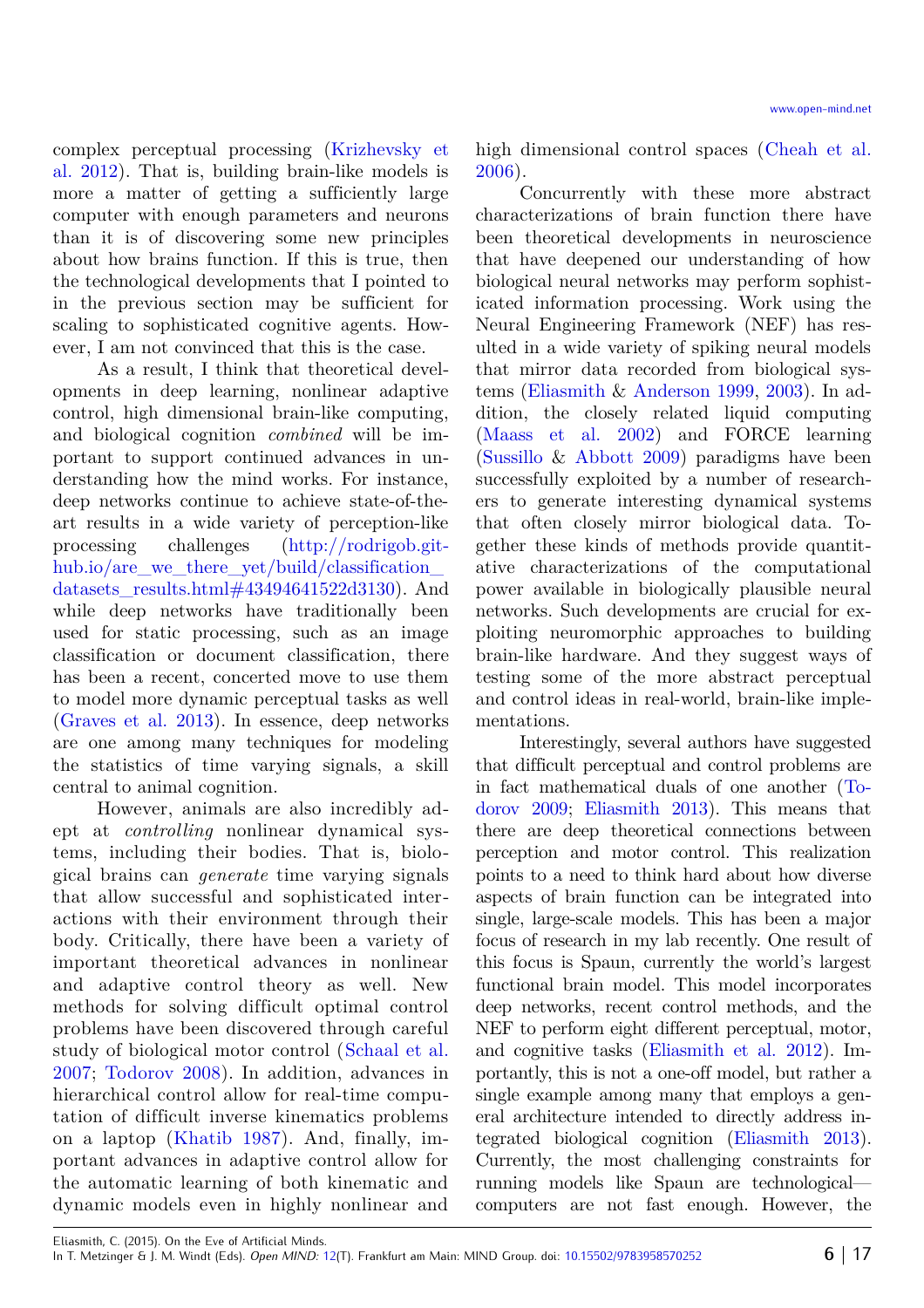neuromorphic technologies mentioned previously should soon remove these constraints. So, in some sense, theory currently outstrips application: we have individually tested several critical assumptions of the model and shown that they scale well [\(Crawford et al.](#page-14-19) [2013\)](#page-14-19), but we are not yet able to integrate full-scale versions of the components due to limitations in current computational resources.

Taken together, I believe that these recent theoretical developments demonstrate that we have a roadmap for how to approach the problem of building sophisticated models of biological cognition. No doubt not all of the methods we need are currently available, but it is not evident that there are any major conceptual roadblocks to building a cognitive system that rivals the flexibility, adaptability, and robustness of those found in nature. I believe this is a unique historical position. In the heyday of the symbolic approach to AI there were detractors who said that the perceptual problems solved easily by biological systems would be a challenge for the symbolic approach [\(Norman](#page-15-12) [1986;](#page-15-12) [Rumelhart](#page-15-11) [1989\)](#page-15-11). They were correct. In the heyday of connectionism there were detractors who said that standard approaches to artificial neural networks would not be able to solve difficult planning or syntactic processing problems [\(Pinker](#page-15-10) & [Prince](#page-15-10) [1988;](#page-15-10) [Fodor](#page-14-18) & [Pylyshyn](#page-14-18) [1988;](#page-14-18) [Jackendoff](#page-14-17) [2002\)](#page-14-17). They were correct. In the heyday of statistical machine learning approaches (a heyday we are still in) there are detractors who say that mountains of data are not sufficient for solving the kinds of problems faced by biological cognitive systems [\(Marcus](#page-15-9) [2013\)](#page-15-9). They are probably correct. However, as many of the insights of these various approaches are combined with control theory, integrated into models able to do efficient syntactic and semantic processing with neural networks, and, in general, become conceptually *unified* [\(Eliasmith](#page-14-0) [2013\)](#page-14-0), it is less and less obvious what might be missing from our characterization of biological cognition.

#### **4 Empirical developments**

One thing that might be missing is, simply, knowledge. We have many questions about how

real biological systems work that remain unanswered. Of course, complete knowledge of natural systems is not a prerequisite for building nearly functionally equivalent systems (see e.g., flight). However, I believe our understanding of natural cognitive systems will continue to play an important role in deciding what kinds of algorithms are worth pursuing as we build more sophisticated artificial agents.

Fortunately, on this front there have been two announcements of significant resources dedicated to improving our knowledge of the brain, which I mentioned in the introduction. One is from the EU and the other from the US. Each are investing over \$1 billion in generating the kind of data needed to fill gaps in our understanding of how brains function. The EU's Human Brain Project (HBP) includes two central subprojects aimed at gathering mouse and human brain data to complement the large-scale models being built within the project. These subprojects will focus on genetic, cellular, vascular, and overall organizational data to complement the large-scale projects of this type already available (such as the Allen Brain Atlas, [http://www.brain-map.org/\)](http://www.brain-map.org/). One central goal of these subprojects is to clarify the relationship between the mouse (which is highly experimentally accessible) and human subjects.

The American "brain research through advancing innovative neurotechnologies" (BRAIN) initiative is even more directly focused on largescale gathering of neural data. Its purpose is to accelerate technologies to provide large-scale dynamic information about the brain that demonstrates how both single runs and larger neural circuits operate. Its explicit goal is to "fill major gaps in our current knowledge" [\(http://www.ni](http://www.nih.gov/science/brain/)[h.gov/science/brain/\)](http://www.nih.gov/science/brain/). It is a natural complement to the human connectome project, which has been mapping the structure of the human brain on a large-scale [\(http://www.humanconnec](http://www.humanconnectomeproject.org/)[tomeproject.org/\)](http://www.humanconnectomeproject.org/). Even though it is not yet clear exactly what information will be provided by the BRAIN intiative, it is clear that significant resources are being put into developing technologies that draw on nanoscience, informatics, engineering, and other fields to measure the brain at a level of detail and scale not previously possible.

In T. Metzinger & J. M. Windt (Eds). *Open MIND:* [12\(](http://www.open-mind.net/papers/@@chapters?nr=12)T). Frankfurt am Main: MIND Group. doi: [10.15502/9783958570252](http://dx.doi.org/10.15502/9783958570252) **7** | 17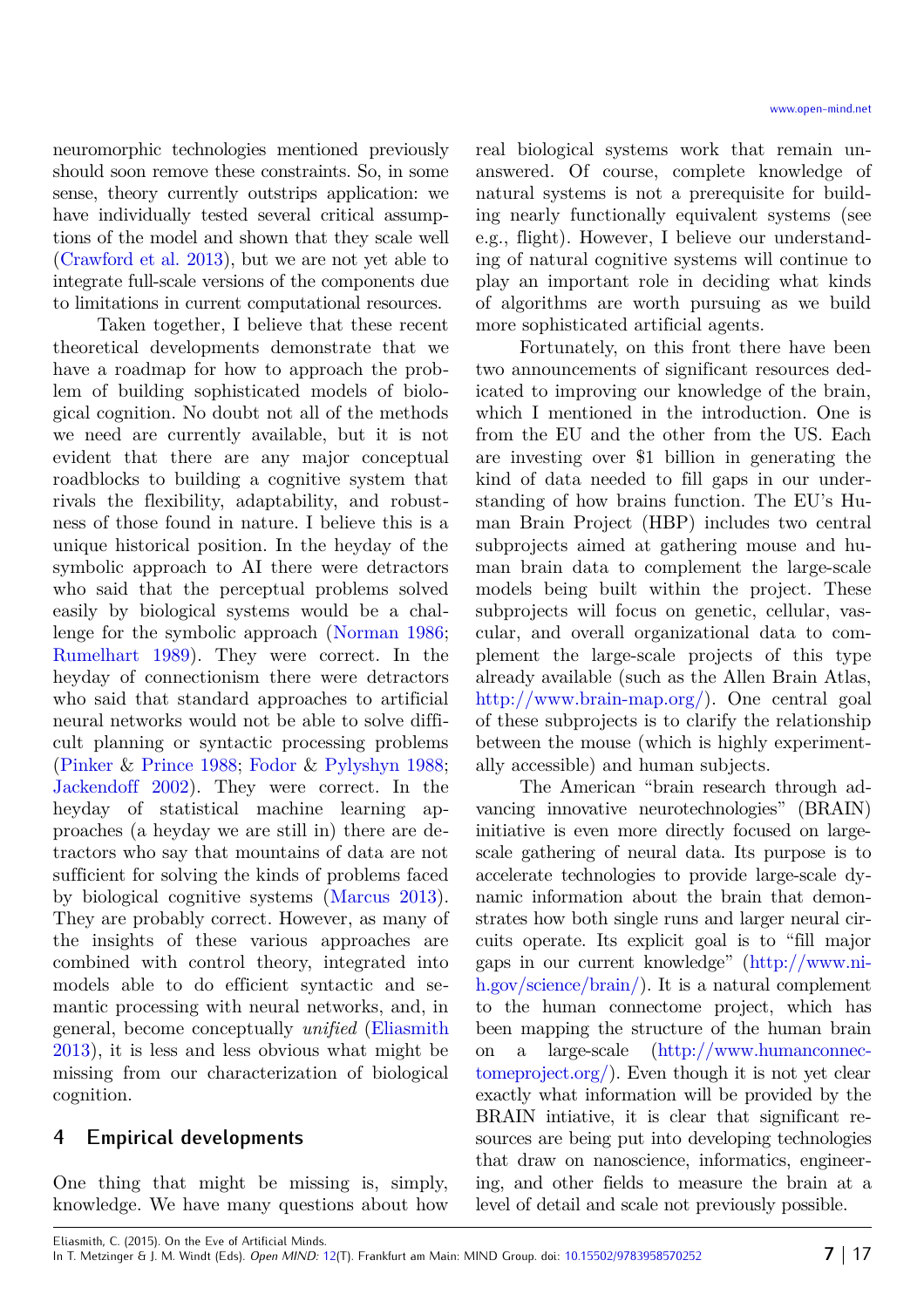| Within         | Von Neumann     | Neuromorphic      | <b>Behaviours</b>                        |
|----------------|-----------------|-------------------|------------------------------------------|
| (years)        | (real-time)     | (real-time)       |                                          |
|                | neurons)        | neurons)          |                                          |
| $\overline{5}$ | 10 <sup>8</sup> | $\overline{10^7}$ | constrained environment navigation;      |
|                |                 |                   | uncluttered vision/audition recognition; |
|                |                 |                   | simple language understanding; slow,     |
|                |                 |                   | robust motor control                     |
| 10             | 10 <sup>9</sup> | $10^{8}$          | good open world large-scale navigation;  |
|                |                 |                   | learn simple few-step cognitive tasks;   |
|                |                 |                   | rapid single limb motor control;         |
|                |                 |                   | general, shallow semantics and syntax    |
| 15             | $10^{10}$       | 10 <sup>9</sup>   | literal natural language (4-5 year old   |
|                |                 |                   | equivalent); learn new many step tasks;  |
|                |                 |                   | near human quality perceptual skills     |
|                |                 |                   | (categorization and recognition in       |
|                |                 |                   | arbitrary, moving scenes)                |
| $25\,$         | $10^{11}$       | $10^{11}$         | arbitrary autonomous navigation;         |
|                |                 |                   | highly tunable cognitive system for      |
|                |                 |                   | task specialization, generally exceeding |
|                |                 |                   | human ability on gross manual tasks,     |
|                |                 |                   | basic problem solving, etc.; human       |
|                |                 |                   | quality perception                       |
| 50             | $10^{13}$       | $10^{14}$         | human level full body agility; above     |
|                |                 |                   | average IQ; nuanced natural language;    |
|                |                 |                   | better than human perception             |

While both of these projects are just over a year old, they have both garnered international attention and been rewarded with sufficient funding to ensure a good measure of success. Consequently, it is likely that as we build more sophisticated models of brain function, and as we discover where our greatest areas of ignorance lay, we will be able to turn to the methods developed by these projects to rapidly gain critical information and continue improving our models. In short, I believe that there is a confluence of technological, theoretical, and empirical developments that will allow for bootstrapping detailed functional models of the brain. It is precisely these kinds of models that I expect will lead to the most convincing embodiments of artificial cognition that we have ever seen—I am even willing to suggest that their sophistication will rival those of natural cognitive systems.

# **5 A future timeline**

Until this point I have been mustering evidence that there will soon be significant improvements in our ability to construct artificial cognitive agents. However, I have not been very specific about timing. The purpose of this section is to provide more quantification on the speed of development in the field.

<span id="page-7-0"></span>In Table [1,](#page-7-0) the first column specifies the timeframe, the second suggests the number of neurons that will be simulatable in real-time on standard hardware, the third suggests the number of neurons that will be simulatable in realtime on neuromorphic hardware, and the last identifies relevant achievable behaviours within that timeframe.

I believe that several of the computational technologies I have mentioned, as well as empir-

In T. Metzinger & J. M. Windt (Eds). *Open MIND:* [12\(](http://www.open-mind.net/papers/@@chapters?nr=12)T). Frankfurt am Main: MIND Group. doi: [10.15502/9783958570252](http://dx.doi.org/10.15502/9783958570252) **8** | 17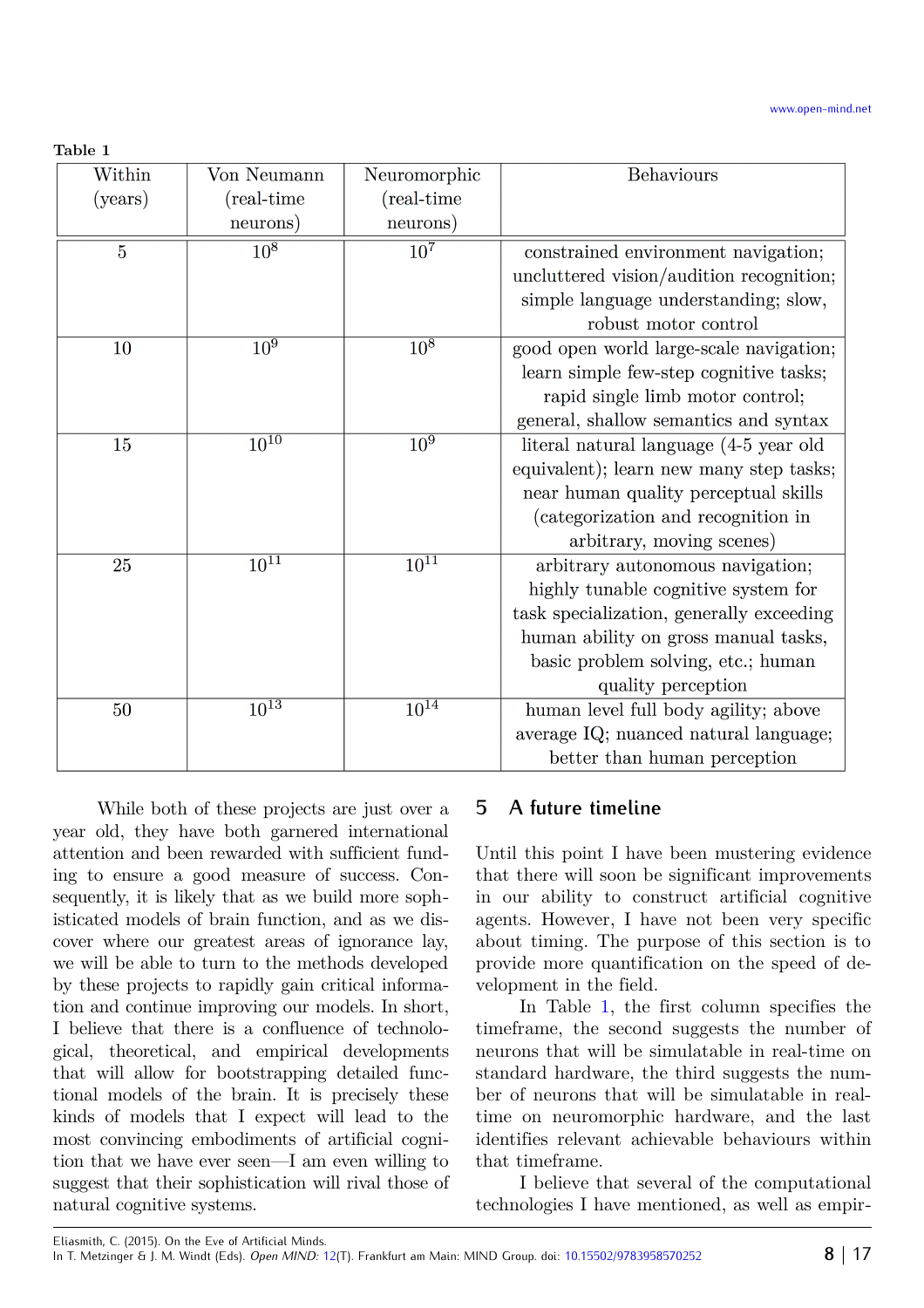ical methods for gathering evidence, are on an exponential trajectory by relevant measures (e.g., number of neurons per chip, number of neurons recorded [Stevenson](#page-15-13) & [Kording](#page-15-13) [2011\)](#page-15-13). On the technological side, if we assume a doubling every eighteen months, this is equivalent to an increase of about one order of magnitude every five years. I should also note that I am assuming that real-time simulation of neurons will be embedded in an interactive, real-world environment, and that the neuron count is for the whole system (not a single chip). For context, it is worth remembering that the human brain has about  $10^{11}$  neurons, though they are more computationally sophisticated than those typically simulated in hardware.

Another caveat is that it is likely that large-scale simulations on a digital Von Neumann architecture will hit a power barrier, which makes it likely that the suggested scaling could be achieved, but will be cost-prohibitive in fifty years. Consequently, a neuromorphic alternative is most likely to be the standard implementational substrate of artificial agents.

Finally, the behavioural characterizations I am giving are with a view to functions necessary for creating a convincing artificial mind in an artificial body. Consequently, my comments generally address perceptual, motor, and cognitive skills relevant to reproducing human-like abilities.

## **6 Consequences for philosophy**

So suppose that, fifty years hence, we have developed an understanding of cognitive systems that allows us to build artificial systems that are on par with, or, if we see fit, surpass the abilities of an average person. Suppose, that is, that we can build artificial agents that can move, react, adapt, and think much like human beings. What consequences, if any, would this have for our theoretical questions about cognition? I take these questions to largely be in the domain of philosophy of mind. In this section I consider several central issues in philosophy of mind and discuss what sorts of consequences I take building a human-like artificial agent to have for them.

Being a philosopher, I am certain that, for any contemporary problem we consider, at least some subset of those who have a committed opinion about that problem will not admit that any amount of technical advance can "solve" it. I suspect, however, that their opinions may end up carrying about as much weight as a modernday vitalist. To take one easy example, let us think for a moment about contemporary dualism. Some contemporary dualists hold that even if we had a complete understanding of how the brain functions, we would be no closer to solving the "hard problem" of consciousness [\(Chalmers](#page-14-20) [1996\)](#page-14-20). The "hard problem" is the problem of explaining how subjective experience comes from neural activity. That is, how the phenomenal experiences we know from a firstperson perspective can be accounted for by third-person physicalist approaches to understanding the mind. If indeed we have constructed artificial agents that behave much like people, share a wide variety of internal states with people, are fully empirically accessible, and report experiences like people, it is not obvious to what extent this problem will not have been solved. Philosophers who are committed to the notion that no amount of empirical knowledge will solve the problem will of course dismiss such an accomplishment on the strength of their intuitions. I suspect, however, that when most people are actually confronted with such an agent—one they can interrogate to their heart's content and one about which they can have complete knowledge of its functioning—it will seem odd indeed to suppose that we cannot explain how its subjective experience is generated. I suspect it will seem as odd as someone nowadays claiming that we cannot expect to explain how life is generated despite our current understanding of biochemistry. Another way to put this is that the "strong intuitions" of contemporary dualists will hold little plausibility in the face of actually existing, convincing artificial agents, and so, I suspect, they will become even more of a rarity.

I refer to this example as "easy" because the central reasons for rejecting dualism are only strengthened, not *generated*, by the existence of sophisticated artificial minds. That is,

```
In T. Metzinger & J. M. Windt (Eds). Open MIND: 12(T). Frankfurt am Main: MIND Group. doi: 10.15502/9783958570252 9 | 17
```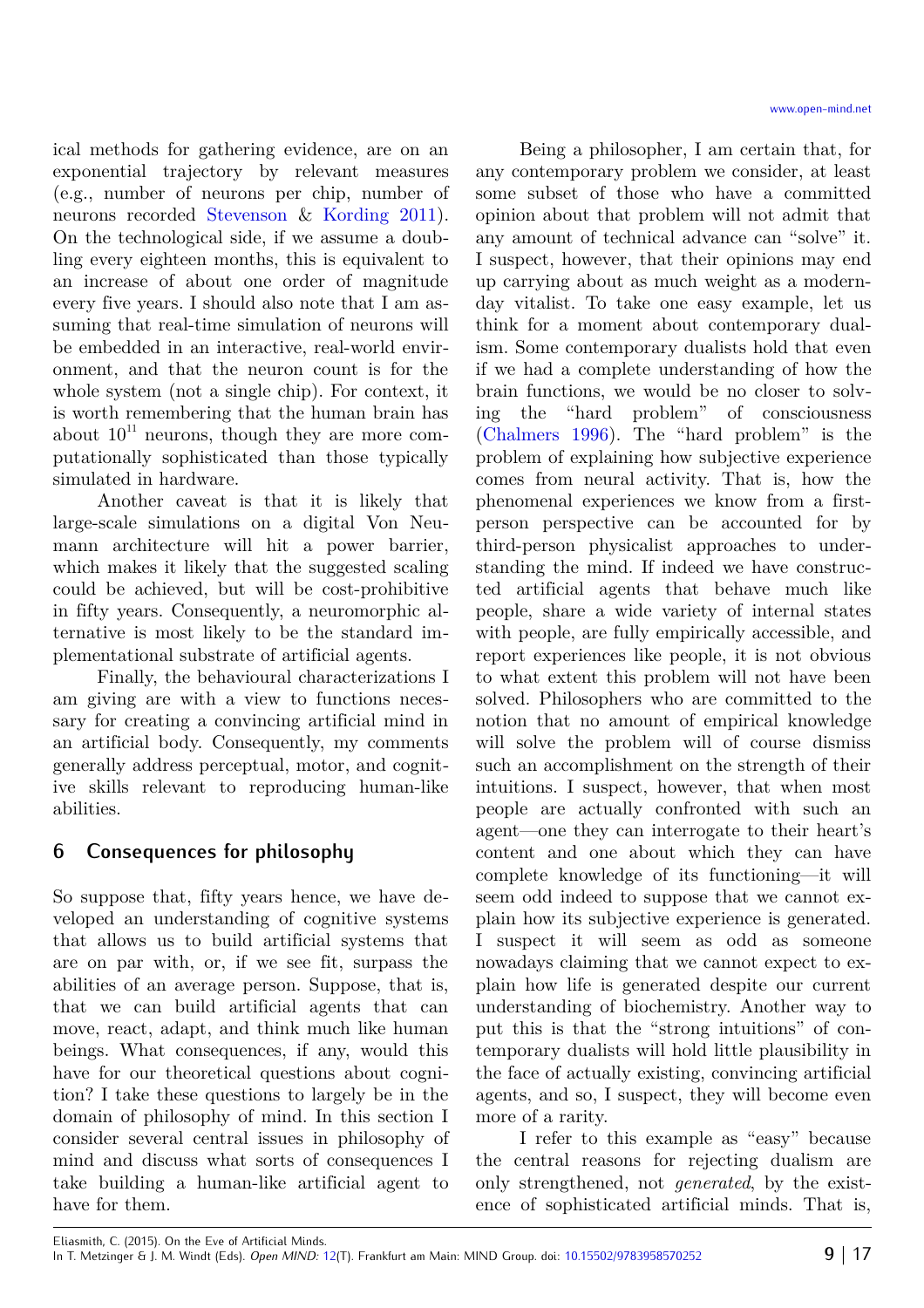good arguments against the dualist view are more or less independent of the current state of constructing agents (although the existence of such agents will likely sway intuitions). However, other philosophical conundrums, like [Searle'](#page-15-14)s famous Chinese room [\(1980\)](#page-15-14), have responses that depend fairly explicitly on our ability to construct artificial agents. In particular, the "systems reply" suggests that a sufficiently complex system will have the same intentional states as a biological cognitive system. For those who think that this is a good rejection of Searle's strong intentionalist views, having systems that meet all the requirements of their currently hypothetical agents would provide strong empirical evidence consistent with their position. Of course, the existence of such artificial agents is unlikely to convince those, like Searle, who believe that there is some fundamental property of biology that allows intentionality to gain a foothold. But it does make such a position seem that much more tenuous if every means of measuring intentionality produces similar measurements across nonbiological and biological agents. In any case, the realization of the systems reply does ultimately depend on our ability to construct sufficiently sophisticated artificial agents. And I am suggesting that such agents are likely to be available in the next fifty years.

More immediately, I suspect we will be able to make significant headway on several problems that have been traditionally considered philosophical *before* we reach the fiftyyear mark. For example, the frame problem i.e., the problem of knowing what representational states to update in a dynamic environment—is one that contemporary methods, like control theory and machine learning, struggle with much less than classical methods. Because the dynamics of the environment are explicitly included in the world-model being exploited by such control theoretic and statistical methods, updating state representations naturally includes the kinds of expectations that caused such problems for symbolic approaches.

Similarly, explicit quantitative solutions are suggested for the symbol-grounding problem through integrated models that incorporate aspects of both statistical perceptual processing and syntactic manipulation. Even in simple models, like Spaun, it is clear how the symbols for digits that are syntactically manipulated are related to inputs coming from the external world [\(Eliasmith](#page-14-0) [2013\)](#page-14-0). And it is clear how those same symbols can play a role in driving the model's body to express its knowledge about those representations. As a result, the tasks that Spaun can undertake demonstrate both conceptual knowledge, through the symbol-like relationships between numbers (e.g., in the counting task), and perceptual knowledge, through categorization and the ability to drive its motor system to reproduce visual properties (e.g., in the copy-drawing task).

In some cases, rather than resolving philosophical debates, the advent of sophisticated artificial agents is likely to make these debates far more empirically grounded. These include debates about the nature of concepts, conceptual change, and functionalism, among others. However these debates turn out, it seems clear that having an engineered, working system that can generate behaviour as sophisticated as that that gave rise to these theoretical ideas in the first place will allow a systematic investigation of their appropriate application. After all, there are few, if any, limits on the empirical information we can garner from such constructed systems. In addition, our having built the system explicitly makes it unlikely that we would be unaware of some "critical element" essential in generating the observed behaviours.

Even without such a working system, I believe that there are already hints as to how these debates are likely to be resolved, given the theoretical approaches I highlighted earlier. For instance, I suspect that we will find that concepts are explained by a combination of vector space representations and a restricted class of dynamic processes defined over those spaces [\(Eliasmith](#page-14-0) [2013\)](#page-14-0). Similarly, quantifying the adaptive nature of those representations and processes will indicate the nature of mechanisms of conceptual change in individuals [\(Thagard](#page-16-4) [2014\)](#page-16-4). In addition, functionalism will probably seem too crude a hypothesis given a detailed understanding of how to build a wide variety of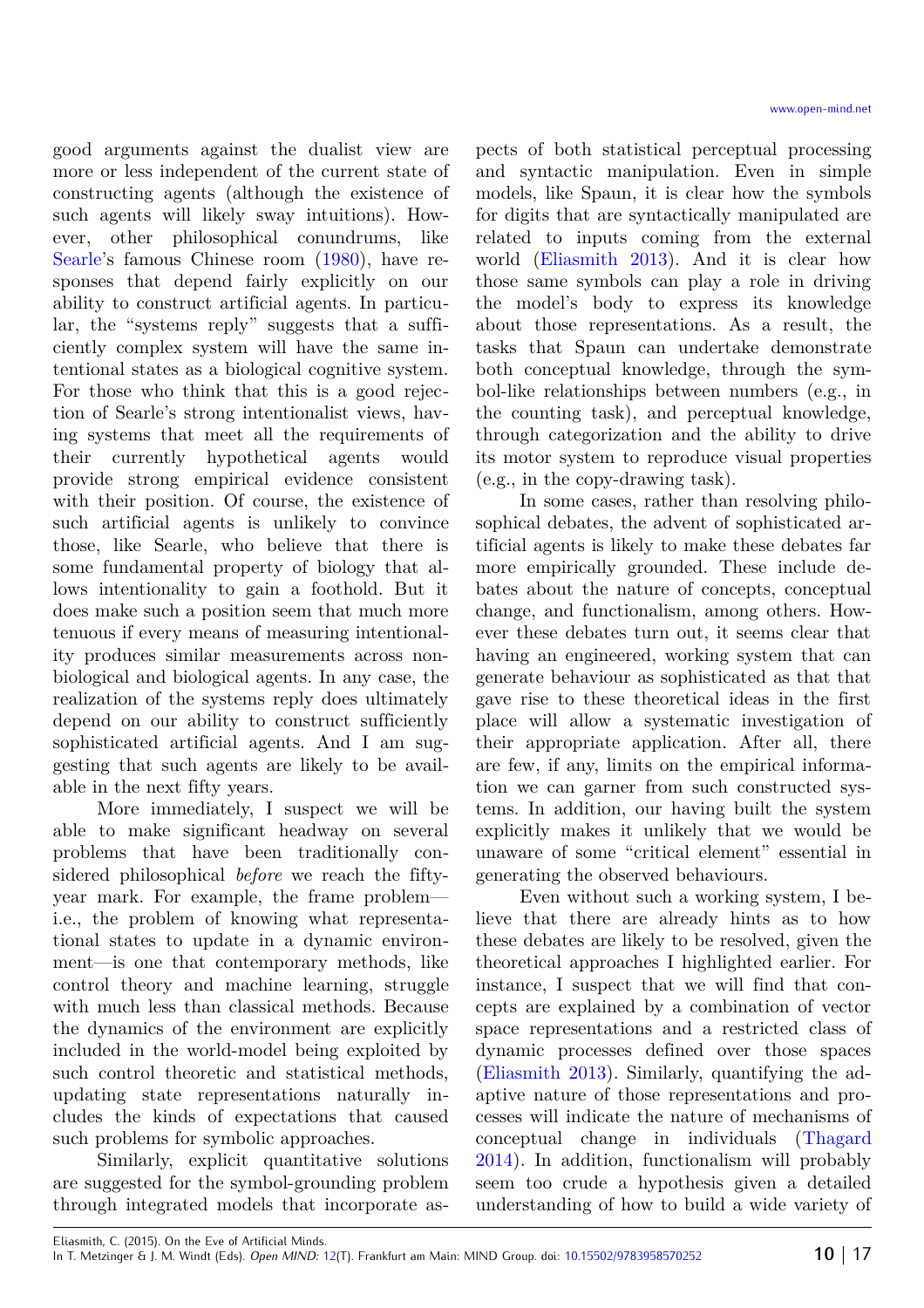artificial minds. Perhaps a kind of "functionalism with error bars" will take its place, providing a useful means of talking about degrees of functional similarity and allowing a quantification of functional characterizations of complex systems. Consequently, suggestions about which functions are or are not necessary for "mindedness" can be empirically tested through explicit implementation and experimentation. This will not solve the problem of mapping experimental results to conceptual claims (a problem we currently face when considering non-human and even some human subjects), but it will make functionalism as empirically accessible as seems plausible.

In addition to these philosophical issues that may undergo reconceptualization with the construction of artificial minds, there are others that are bound to become more vexing. For example, the breadth of application of ethical theory may, for the first time, reach to engineered devices. If, after all, we have built artificial minds capable of understanding their place in the universe, it seems likely we will have to worry about the possibility of their suffering [\(Metzinger](#page-15-15) [2013\)](#page-15-15). It does not seem that understanding how such devices work, or having explicitly built them, will be sufficient for dismissing them as having no moral status. While current theories of non-human ethics have been developed, it is not clear how much or little theories of non-biological ethics will be able to borrow from them.

I suspect that the complexities introduced to ethical theory will go beyond adding a new category of potential application. Because artificial minds will be designed, they may be designed to make what have traditionally been morally objectionable inter-mind relationships seem less problematic. Consider, for instance, a robot that is designed to gain maximal self-fulfillment out of providing service to people. That is, unlike any biological species of which we are aware, these robots place service to humans above all else. Is a slave-like relationship between humans and these minds still wrong in such an instance? Whatever our analysis of why slavery is wrong, it seems likely that we will be able to design artificial minds that bypass that

analysis. This is a unique quandary because while it is currently possible for certain individuals to claim to have such slave-aligned goals, it is always possible to argue that they are simply mistaken in their personal psychological analysis. In the case of minds whose psychology is designed in a known manner, however, the having of such goals will at least seem much more genuine. This is only one among many new kinds of challenges that ethical theory will face with the development of sophisticated artificial agents [\(Metzinger](#page-15-15) [2013\)](#page-15-15).

I do not take this surely unreasonably brief discussion of any of these subtle philosophical issues to do justice to them. My main purpose here is to provide a few example instances of how the technological developments discussed earlier are likely to affect our theoretical inquiry. On some occasions such developments will lead to strengthening already common intuitions; on others they may provide deep empirical access to closely related issues; and on still other occasions these developments will serve to make complex issues even more so.

# **7 The good and the bad**

As with the development of many technologies —cars, electricity, nuclear power—the construction of artificial minds is likely to have both negative and positive impacts. However, there is a sense in which building *minds* is much more fraught than these other technologies. We may, after all, build agents that are themselves capable of immorality. Presumably we would much prefer to build Commander Data than to build HAL or the Terminator. But how to do this is by no means obvious. There have been several interesting suggestions as to how this might be accomplished, perhaps most notably from Isaac Asimov in his entertaining and thought-provoking exploration of the three laws of robotics. For my purposes, however, I will sidestep this issue —not because it is not important, but because more immediate concerns arise from considering the development of these agents from a technological perspective. Let me then focus on the more immediately pressing consequences of constructing intelligent machines.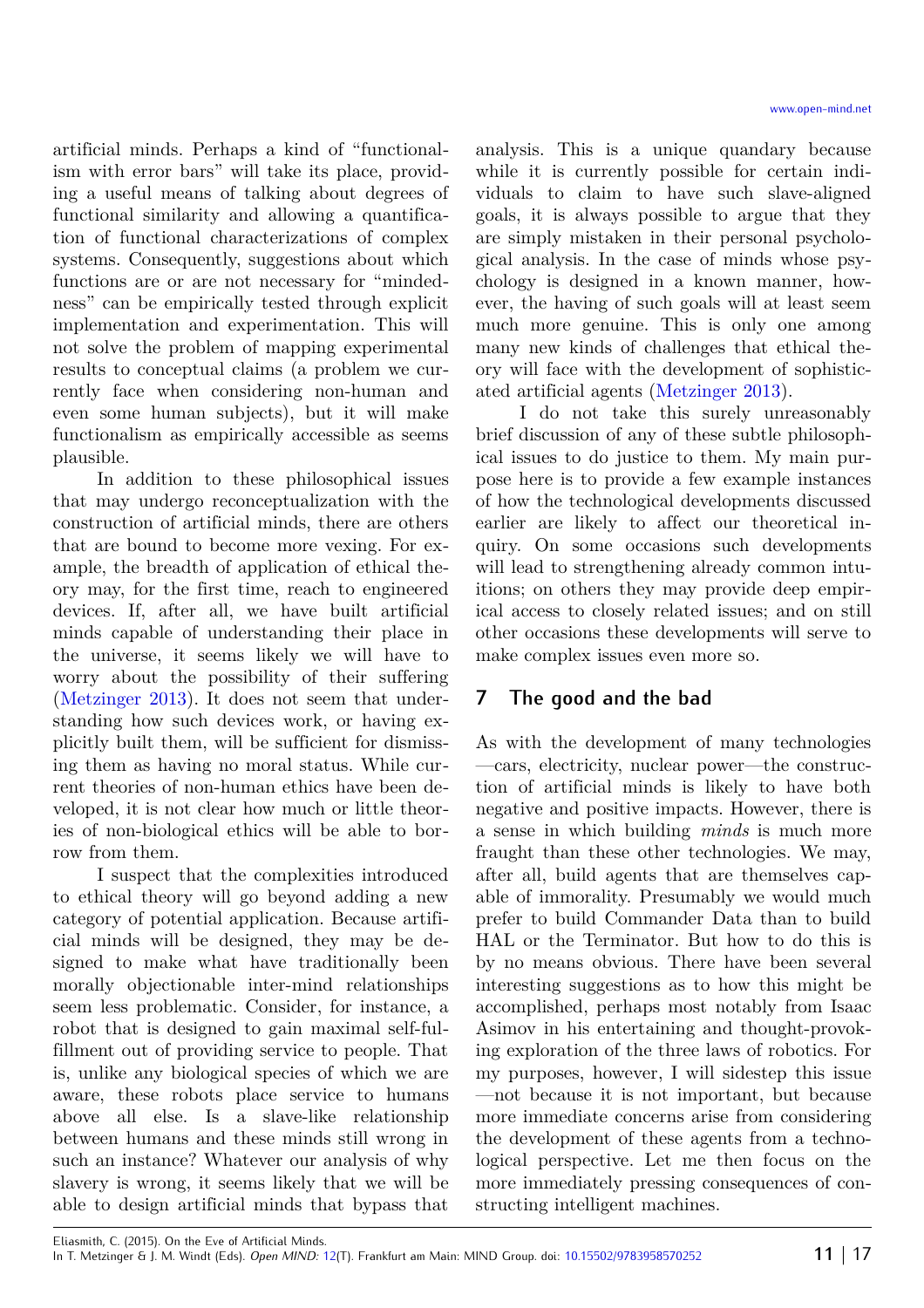The rapid development of technologies related to artificial intelligence has not escaped the notice of governments around the world. One of the primary concerns for governments is the potentially massive changes in the nature of the economy that may result from an increase in automatization. It has recently been suggested that almost half of the jobs in the United States are likely to be computerized in the next twenty years [\(Rutkin](#page-15-17) [2013\)](#page-15-17). The US Bureau of Labor and Statistics regularly publishes articles on the significant consequence of automation for the labour force in their journal Monthly Labor Review [\(Goodman](#page-14-21) [1996;](#page-14-21) [Plewes](#page-15-16) [1990\)](#page-15-16). This work suggests that greater automatization of jobs may cause standard measures of productivity and output to increase, while still increasing unemployment.

Similar interest in the economic and social impacts of automatization is evident in many other countries. For instance, Policy Horizons Canada is a think-tank that works for the Canadian government, which has published work on the effects of increasing automatization and the future of the economy [\(Arshad](#page-14-22) [2012\)](#page-14-22). Soon after the publication of our recent work on Spaun, I was contacted by this group to discuss the impact of Spaun and related technologies. It was clear from our discussion that machine learning, automated control, robotics, and so on are of great interest to those who have to plan for the future, namely our governments and policy makers [\(Padbury et al.](#page-15-18) [2014\)](#page-15-18).

This is not surprising. A recent McKinsey report suggests that these highly disruptive technologies are likely to have an economic value of about \$18 trillion by 2025 [\(Manyika et](#page-15-21) [al.](#page-15-21) [2013\)](#page-15-21). It is also clear from the majority of analyses, that lower-paid jobs will be the first affected, and that the benefits will accrue to those who can afford what will initially be expensive technologies. Every expectation, then, is that automatization will exacerbate the already large and growing divide between rich and poor [\(Malone](#page-15-20) [2014;](#page-15-20) ["The](#page-15-19) [Future](#page-15-19) [of](#page-15-19) [Jobs: The](#page-15-19) [On](#page-15-19)[rushing](#page-15-19) [Wave" 2014\)](#page-15-19). Being armed with this knowledge now means that individuals, governments, and corporations can support progessive policies to mitigate these kinds of potentially problematic societal shifts [\(Padbury et al.](#page-15-18) [2014\)](#page-15-18).

Indeed, many of the benefits of automatization may help alleviate the potential downsides. Automatization has already had significant impact on the growth of new technology, both speeding up the process of development and making new technology cheaper. The human genome project was a success largely because of the automatization of the sequencing process. Similarly, many aspects of drug discovery can be automatized by using advanced computational techniques [\(Leung et al.](#page-15-22) [2013\)](#page-15-22). Automatization of more intelligent behaviour than simply generating and sifting through data is likely to have an even greater impact on the advancement of science and engineering. This may lead more quickly to cleaner and cheaper energy, advances in manufacturing, decreases in the cost and access to advanced technologies, and other societal benefits.

As a consequence, manufacturing is likely to become safer—a trend already seen in areas of manufacturing that employ large numbers of robots [\(Robertson et al.](#page-15-23) [2005\)](#page-15-23). At the same time, additional safety considerations come into play as robotic and human workspaces themselves begin to interact. This concern has resulted in a significant focus in robotics on compliant robots. Compliant robots are those that have "soft" environmental interactions, often implemented by including real or virtual springs on the robotic platform. As a result, control becomes more difficult, but interactions become much safer, since the robotic system does not rigidly go to a target position even if there is an unexpected obstacle (e.g., a person) in the way.

As the workplace continues to become one where human and automated systems cooperate, additional concerns may arise as to what kinds of human-machine relationships employers should be permitted to demand. Will employees have the right not to work with certain kinds of technology? Will employers still have to provide jobs to employees who refuse certain work situations? These questions touch on many of the same subjects highlighted in the previous section regarding

In T. Metzinger & J. M. Windt (Eds). *Open MIND:* [12\(](http://www.open-mind.net/papers/@@chapters?nr=12)T). Frankfurt am Main: MIND Group. doi: [10.15502/9783958570252](http://dx.doi.org/10.15502/9783958570252) **12** | 17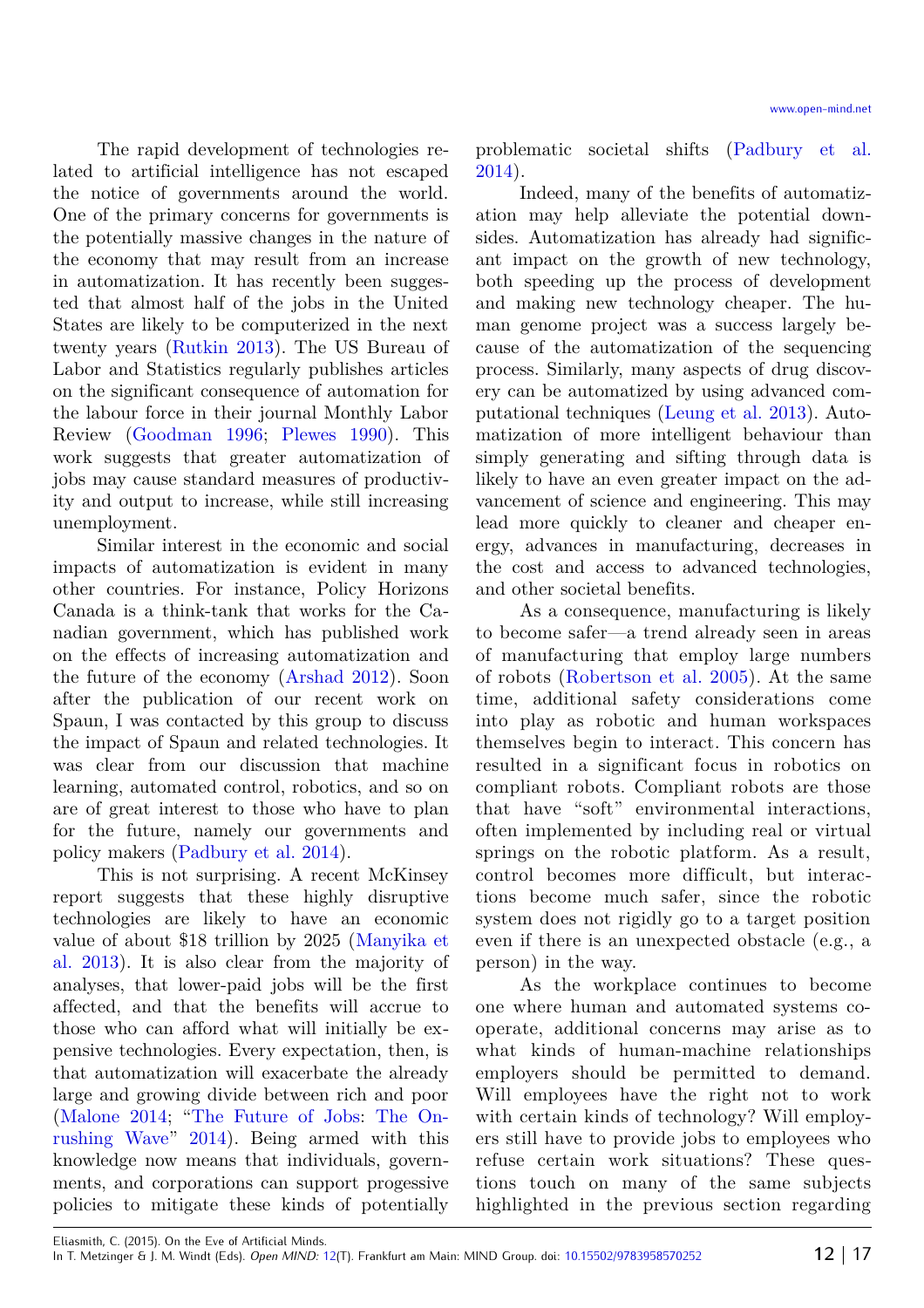the ethical challenges that will be raised as we develop more and more sophisticated artificial minds.

Finally, much has been made of the possibility that the automatization of technological advancement could eventually result in machines designing themselves more effectively than humans can. This idea has captured the public imagination, and the point in time where this occurs is now broadly known as "The Singularity," a term first introduced by von Neumann [\(Ulam](#page-16-5) [1958\)](#page-16-5). Given the vast variety of functions that machines are built to perform, it seems highly unlikely that there will be anything analogous to a mathematical singularity a clearly defined, discontinuous point—after which machines will be superior to humans. As with most things, such a shift, if it occurs, is likely to be gradual. Indeed, the earlier timeline is one suggestion for how such a gradual shift might occur. Machines are already used in many aspects of design, for performing optimizations that would not be possible without them. Machines are also already much better at many functions than people: most obviously mechanical functions, but more recently cognitive ones, like playing chess and answering trivia questions in certain circumstances.

Because the advancement of intelligent machines is likely to continue to be a smooth, continuous one (even if exponential at times), we will likely remain in a position to make informed decisions about what they are permitted to do. As with members of a strictly human society, we do not tolerate arbitrary behaviour simply because such behaviour is possible. If anything, we will be in a *better* position to specify appropriate behaviour in machines than we are in the case of our human peers. Perhaps we will need laws and other societal controls for determining forbidden or tolerable behaviour. Perhaps some people and machines will choose to ignore those laws. But, as a society, it is likely that we will enforce these behavioural constraints the same way we do now—with publically sanctioned agencies that act on behalf of society. In short, the dystopian predictions we often see that revolve around the development of intelligent robots seem no more or less likely

because of the robots. Challenges to societal stability are nothing new: war, hunger, poverty, weather are constant destabilizing forces. Artificial minds are likely to introduce another force, but one that may be just as likely to be stabilizing as problematic.

Unsurprisingly, like many other technological changes, the development of artificial minds will bring with it both costs and benefits. It may even be the case that deciding what is a cost and what is a benefit is not straightforward. If indeed many jobs become automated, it would be unsurprising if the average working week becomes shorter. As a result, a large number of people may have much more recreational time than has been typical in recent history. This may seem like a clear benefit, as many of us look forward to holidays and time off work. However, it has been argued that fulfilling work is a central to human happiness [\(Thagard](#page-16-6) [2010\)](#page-16-6). Consequently, overly limited or unchallenging work may end up being a significant cost of automation.

As good evidence for costs and benefits becomes available, decision-makers will be faced with the challenge of determining what the appropriate roles of artificial minds should be. These roles will no doubt evolve as technologies change, but there is little reason to presume that unmanageable upheavals or "inflection points" will be the result of artificial minds being developed. While we, as a society, must be aware of, and prepared for, being faced with new kinds of ethical dilemmas, this has been a regular occurrence during the technological developments of the last several hundred years. Perhaps the greatest challenges will arise because of the significant wealth imbalances that may be exacerbated by limited access to more intelligent machines.

# **8 Conclusion**

I have argued that we are at a unique point in the development of technologies that are critical to the realization of artificial minds. I have even gone so far as to predict that human-level intelligence and physical ability will be achieved in about fifty years. I suspect that for many famil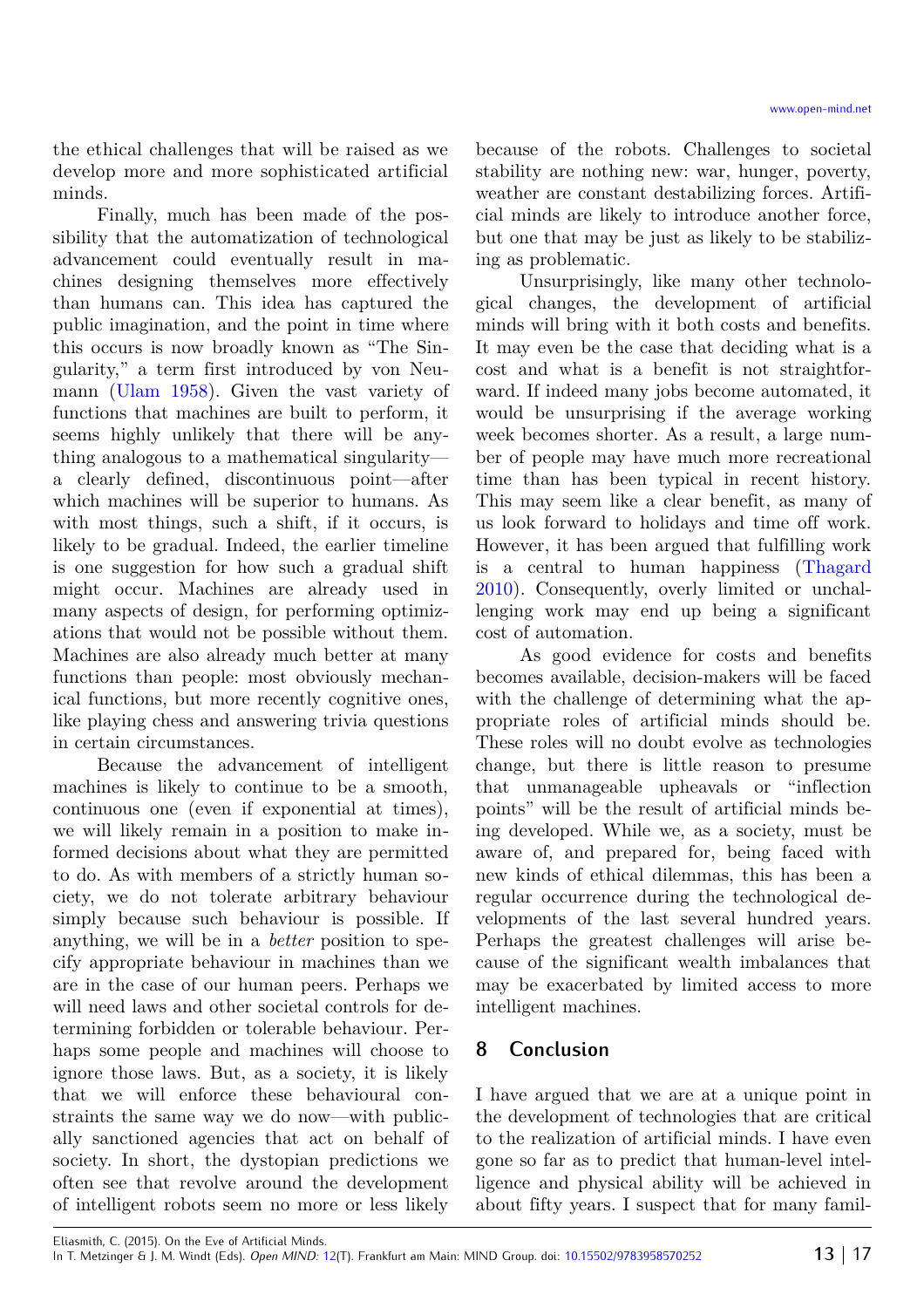iar with the history of artificial intelligence such predictions will be easily dismissed. Did we not have such predictions over fifty years ago? Some have suggested that the singularity will occur by 2030 [\(Vinge](#page-16-7) [1993\)](#page-16-7), others by 2045 [\(Kurzweil](#page-15-24) [2005\)](#page-15-24). There were suggestions and significant financial speculation that AI would change the world economy in the 1990s, but this never happened. Why would we expect anything to be different this time around?

In short, my answer is encapsulated by the specific technological, theoretical, and empirical developments I have described above. I believe that they address the central limitations of previous approaches to artificial cognition, and are significantly more mature than is generally appreciated. In addition, the limitations they address such as power consumption, computational scaling, control of nonlinear dynamics, and integrating large-scale neural systems—have been more central to prior failures than many have realized. Furthermore, the financial resources being directed towards the challenge of building artificial minds is unprecedented. High-tech companies, including Google, IBM, and Qualcomm have invested billions of dollars in machine intelligence. In addition, funding agencies including DARPA (Defense Advanced Research Projects Agency), EU-IST (European Union—Information Society Technologies), IARPA (Intelligence Advanced Research Projects Agency), ONR (Office of Naval Research), and AFOSR (Air Force Office of Scientific Research) have contributed a similar or greater amount of financial support across a wide range of projects focused on brain-inspired computing. And the two special billion dollar initiatives from the US and EU will serve to further deepen our understanding of biological cognition, which has, and will continue, to inspire builders of artificial minds.

While I believe that the alignment of these forces will serve to underpin unprecedented advances in our understanding of biological cognition, there are several challenges to achieving the timeline I suggest above. For one, robotic actuators are still far behind the efficiency and speeds found in nature. There will no doubt be advances in materials science that will help overcome these limitations, but how long that will take is not yet

clear. Similarly, sensors on the scale and precision of those available from nature are not yet available. This is less true for vision and audition, but definitely the case for proprioception and touch. The latter are essential for fluid, rapid motion control. It also remains to be seen how well our theoretical methods for integrating complex systems will scale. This will only become clear as we attempt to construct more and more sophisticated systems. This is perhaps the most fragile aspect of my prediction: expecting to solve difficult algorithmic and integration problems. And, of course, there are myriad other possible ways in which I may have underestimated the complexity of biological cognition: maybe glial cells are performing critical computations; maybe we need to describe genetic transcription processes in detail to capture learning; maybe we need to delve to the quantum level to get the explanations we need—but I am doubtful [\(Litt et al.](#page-15-25) [2006\)](#page-15-25).

Perhaps it goes without saying that, all things considered, I believe the timeline I propose is a plausible one.<sup>[1](#page-13-0)</sup> This, of course, is predicated on there being the societal and political will to allow the development of artificial minds to proceed. No doubt researchers in this field need to be responsive to public concerns about the specific uses to which such technology might be put. It will be important to remain open, self-critical, and self-regulating as artificial minds become more and more capable. We must usher in these technologies with care, fully cogniscent of, and willing to discuss, both their costs and their benefits.

#### **Acknowledgements**

I wish to express special thanks to two anonymous reviewers for their helpful feedback. Many of the ideas given here were developed in discussion with members of the CNRG Lab, participants at the Telluride workshops, and my collaborators on ONR grant N000141310419 (PIs: Kwabena Boahen and Rajit Manohar). This work was also funded by AFOSR grant FA8655- 13-1-3084, Canada Research Chairs, and NSERC Discovery grant 261453.

<span id="page-13-0"></span><sup>1</sup> It is quite different from that proposed by the HBP, for example. For further discussion of the differences in perspective between the HBP and my lab's work, see [Eliasmith](#page-14-23) & [Trujillo \(2013\)](#page-14-23).

In T. Metzinger & J. M. Windt (Eds). *Open MIND:* [12\(](http://www.open-mind.net/papers/@@chapters?nr=12)T). Frankfurt am Main: MIND Group. doi: [10.15502/9783958570252](http://dx.doi.org/10.15502/9783958570252) **14** | 17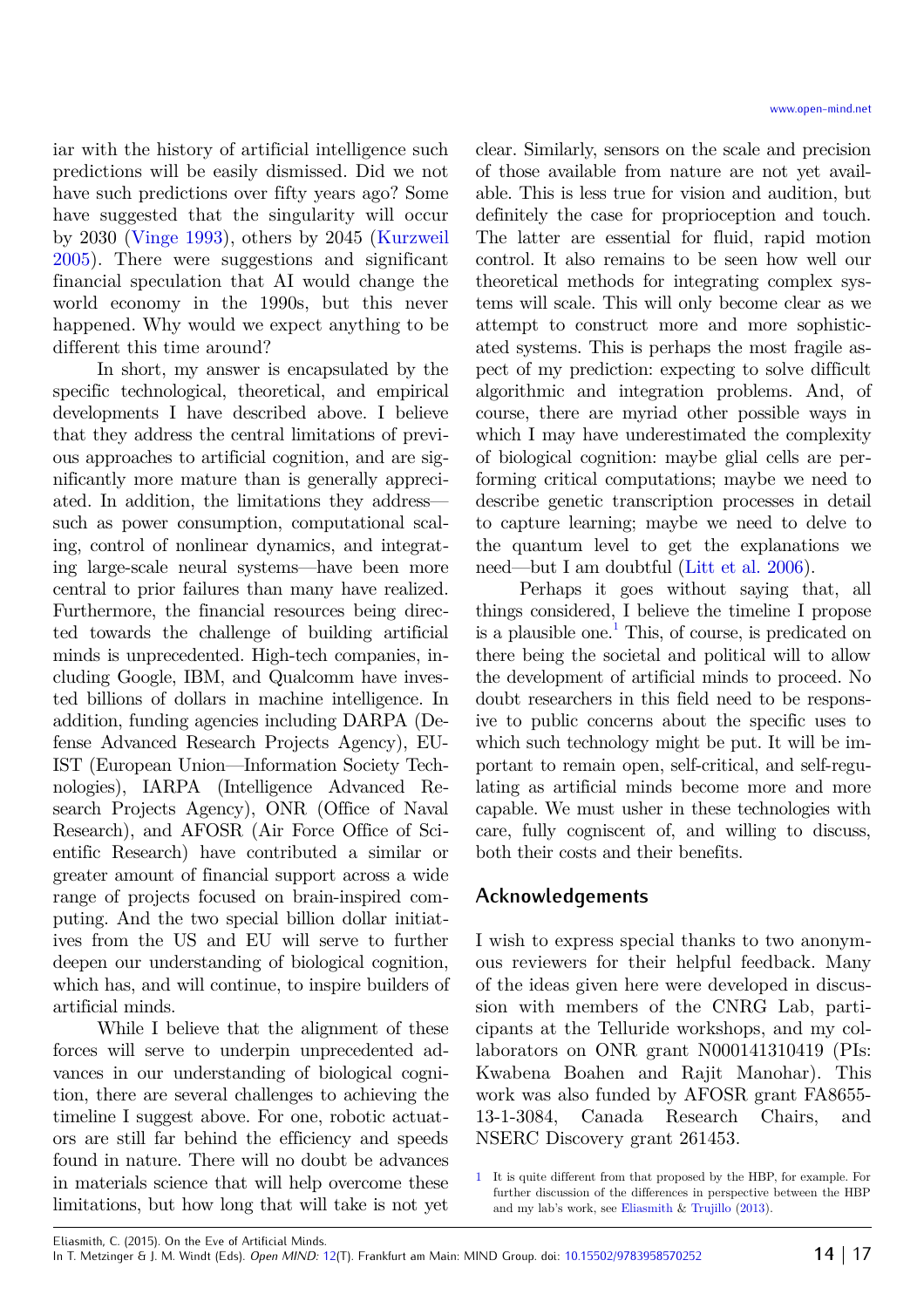## **References**

- <span id="page-14-13"></span>Ackerman, E. (2014). Robots playing ping pong: What's real, what's not? *IEEE Spectrum*
- <span id="page-14-7"></span>Amazon (2013). Amazon Prime Air.
- <span id="page-14-22"></span>Arshad, I. (2012). People and machines: Competitors or collaborators in the emerging world of work?
- <span id="page-14-20"></span>Chalmers, D. (1996). *The conscious mind: In search of a fundamental theory.* Oxford, UK: Oxford University Press.
- <span id="page-14-1"></span>Cheah, C. C., Liu, C. & Slotine, J. J. E. (2006). Adaptive tracking control for robots with unknown kinematic and dynamic properties. *The International Journal of Robotics Research*, *25* (3), 283-296. SAGE Publications.
- <span id="page-14-6"></span>Choudhary, S., Sloan, S., Fok, S., Neckar, A., Trautmann, E., Gao, P., Stewart, T., Eliasmith, C. & Boahen, K. (2012). Silicon neurons that compute. In A. E. P. Villa, W. Duch, P. Érdi, F. Masulli and G. Palm (Eds.) *Artificial neural networks and machine learning - ICANN 2012* (pp. 121-128). Berlin, GER: Springer. [10.1007/978-3-642-33269-2\\_16](http://dx.doi.org/10.1007/978-3-642-33269-2_16)
- <span id="page-14-10"></span>Corradi, F., Eliasmith, C. & Indiveri, G. (2014). Mapping arbitrary mathematical functions and dynamical systems to neuromorphic VLSI circuits for spike-based neural computation. *IEEE International Symposium on Circuits and Systems (ISCAS) 2014* (pp. 269-272). IEEE. [10.1109/ISCAS.2014.6865117](http://dx.doi.org/10.1109/ISCAS.2014.6865117)
- <span id="page-14-19"></span>Crawford, E., Gingerich, M. & Eliasmith, C. (2013). Biologically plausible, human-scale knowledge representation. In M. Knauff, M. Pauen, N. Sebanz and I. Wachsmuth (Eds.) *35th Annual Conference of the Cognitive Science Society* (pp. 412-417). Austin, TX: Cognitive Science Society.
- <span id="page-14-12"></span>Davies, S., Stewart, T., Eliasmith, C. & Furber, S. (2013). Spike-based learning of transfer functions with the SpiNNaker neuromimetic simulator. *The 2013 International Joint Conference on Neural Networks (IJCNN)* (pp. 1832-1839). IEEE. [10.1109/IJCNN.2013.6706962](http://dx.doi.org/10.1109/IJCNN.2013.6706962)
- <span id="page-14-0"></span>Eliasmith, C. (2013). *How to build a brain: A neural architecture for biological cognition.* New York, NY: Oxford University Press.
- <span id="page-14-16"></span><span id="page-14-15"></span>Eliasmith, C. & Anderson, C.H. (1999). Developing and applying a toolkit from a general neurocomputational framework. *Neurocomputing*, *26-27* (0), 1013-1018. [10.1016/S0925-2312\(99\)00098-3](http://dx.doi.org/10.1016/S0925-2312(99)00098-3)
	- (2003). *Neural engineering: Computation, representation and dynamics in neurobiological systems.* Cambridge, MA: MIT Press.

<span id="page-14-3"></span>Eliasmith, C., Stewart, T. C., Choo, X., Bekolay, T., DeWolf, T., Tang, Y. & Rasmussen, D. (2012). A largescale model of the functioning brain. *Science*, *338* (6111), 1202-1205. [10.1126/science.1225266](http://dx.doi.org/10.1126/science.1225266)

- <span id="page-14-23"></span>Eliasmith, C. & Trujillo, O. (2013). The use and abuse of large-scale brain models. *Current Opinion in Neurobiology*, *25*, 1-6. [10.1016/j.conb.2013.09.009](http://dx.doi.org/10.1016/j.conb.2013.09.009)
- <span id="page-14-8"></span>Esser, S. K., Andreopoulos, A., Appuswamy, R., Datta, P., Barch, D., Amir, A., Arthur, J., Cassidy, A., Flickner, M., Merolla, P., Chandra, S., Basilico, N., Carpin, S., Zimmerman, T., Zee, F., Alvarez-Icaza, R., Kusnitz, J. A., Wong, T. M., Risk, W. P., McQuinn, E., Nayak, T. K., Singh, R. & Modha, D. S. (2013). Cognitive computing systems: Algorithms and applications for networks of neurosynaptic cores. *The 2013 International Joint Conference on Neural Networks (IJCNN)* (pp. 1-10). IEEE. [10.1109/IJCNN.2013.6706746](http://dx.doi.org/10.1109/IJCNN.2013.6706746)
- <span id="page-14-18"></span>Fodor, J. A. & Pylyshyn, Z. W. (1988). Connectionism and cognitive architecture: A critical analysis. *Cognition*, *28* (1-2), 3-71. [10.1016/0010-0277\(88\)90031-5](http://dx.doi.org/10.1016/0010-0277(88)90031-5)
- <span id="page-14-2"></span>Fox, D. (2009). IBM reveals the biggest artificial brain of all time. *Popular Mechanics*
- <span id="page-14-11"></span>Galluppi, F., Denk, C., Meiner, M. C., Stewart, T., Plana, L. A., Eliasmith, C., Furber, S. & Conradt, J. (2014). Event-based neural computing on an autonomous mobile platform. *Proceedings of IEEE international conference on robotics and automation (ICRA)*. IEEE.
- <span id="page-14-4"></span>De Garis, H., Shuo, C., Goertzel, B. & Ruiting, L. (2010). A world survey of artificial brain projects, Part I: Large-scale brain simulations. *Neurocomputing*, *74* (1- 3), 3-29. [10.1016/j.neucom.2010.08.004](http://dx.doi.org/10.1016/j.neucom.2010.08.004)
- <span id="page-14-21"></span>Goodman, W. C. (1996). Software and engineering industries: Threatened by technological change? *Monthly Labor Review*, *119* (8), 37-45. Bureau of Labor Statistics, U.S. Department of Labor. [10.2307/41844604](http://dx.doi.org/10.2307/41844604)
- <span id="page-14-14"></span>Graves, A., Mohamed, A. & Hinton, G. E. (2013). speech recognition with deep recurrent neural networks. *IEEE international conference on acoustic speech and signal processing (ICASSP)* (pp. 6645-6649). Vancouver, Canada: IEEE.
- <span id="page-14-9"></span>Hasler, J. & Marr, H. B. (2013). Finding a roadmap to achieve large neuromorphic hardware systems. *Frontiers in Neuroscience*, *7* (118), 1-29. [10.3389/fnins.2013.00118](http://dx.doi.org/10.3389/fnins.2013.00118)
- <span id="page-14-17"></span>Jackendoff, R. (2002). *Foundations of language: Brain, meaning, grammar, evolution.* Oxford, UK: Oxford University Press.
- <span id="page-14-5"></span>Khan, M. M., Lester, D. R., Plana, L. A., Rast, A., Jin, X., Painkras, E. & Furber, S. B. (2008). *SpiNNaker:*

In T. Metzinger & J. M. Windt (Eds). *Open MIND:* [12\(](http://www.open-mind.net/papers/@@chapters?nr=12)T). Frankfurt am Main: MIND Group. doi: [10.15502/9783958570252](http://dx.doi.org/10.15502/9783958570252) **15** | 17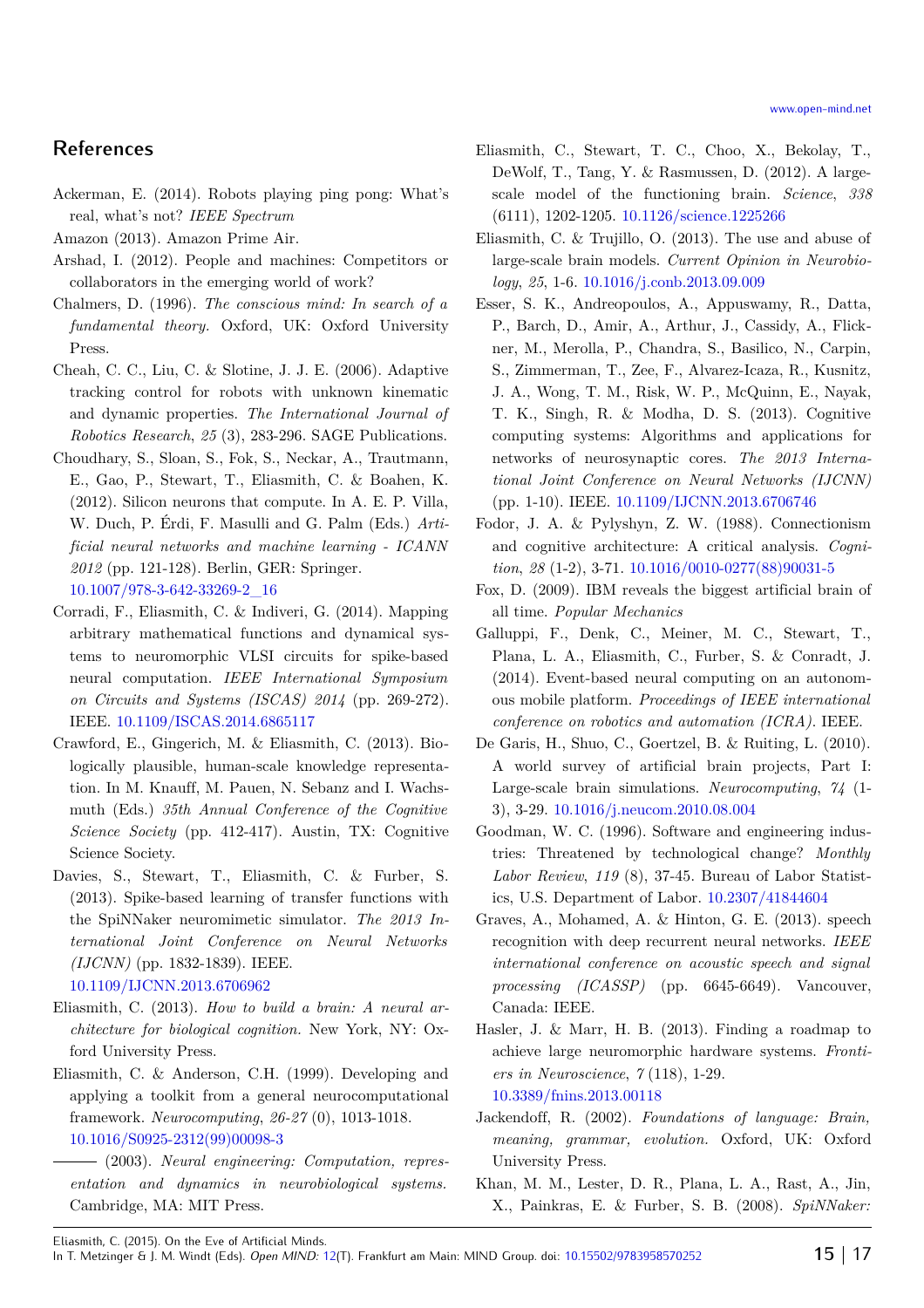*Mapping neural networks onto a massively-parallel chip multiprocessor.* IEEE. (pp. 2849-2856). [10.1109/IJCNN.2008.4634199](http://dx.doi.org/10.1109/IJCNN.2008.4634199)

- <span id="page-15-8"></span>Khatib, O. (1987). A unified approach for motion and force control of robot manipulators: The operational space formulation. *IEEE Journal of Robotics and Automation*, *3* (1), 43-53.
- <span id="page-15-6"></span>Krizhevsky, A., Sutskever, I. & Hinton, G. E. (2012). ImageNet classification with deep convolutional neural networks. In F. Pereira, C. J. C. Burges, L. Bottou and K. Q. Weinberger (Eds.) *Advances in Neural Information Processing Systems 25* (p. 4).
- <span id="page-15-3"></span>Kumar, S. (2013). Introducing qualcomm zeroth processors: Brain-inspired computing. [http://www.qual](http://dx.doi.org/http://www.qualcomm.com/media/blog/2013/10/10/introducing-qualcomm-zeroth-processors-brain-inspired-computing)[comm.com/media/blog/2013/10/10/introducing-qual](http://dx.doi.org/http://www.qualcomm.com/media/blog/2013/10/10/introducing-qualcomm-zeroth-processors-brain-inspired-computing)[comm-zeroth-processors-brain-inspired-computing](http://dx.doi.org/http://www.qualcomm.com/media/blog/2013/10/10/introducing-qualcomm-zeroth-processors-brain-inspired-computing)
- <span id="page-15-24"></span>Kurzweil, R. (2005). *The singularity is near.* New York, NY: Penguin Books.
- <span id="page-15-22"></span>Leung, E. L., Cao, Z., Jiang, Z., Zhou, H. & Liu, L. (2013). Network-based drug discovery by integrating systems biology and computational technologies. *Briefings in bioinformatics*, *14* (4), 491-505. Oxford, UK: Oxford University Press.
- <span id="page-15-5"></span>Lichtsteiner, P., Posch, C. & Delbruck, T. (2008). Temporal contrast vision sensor. *IEEE Journal of Solid-State Circuits*, *43* (2), 566-576.
- <span id="page-15-4"></span>Li, C., Delbruck, T. & Liu, S. (2012). Real-time speaker identification using the AEREAR2 event-based silicon cochlea. *2012 IEEE International Symposium on Circuits and Systems* (pp. 1159-1162). [10.1109/ISCAS.2012.6271438](http://dx.doi.org/10.1109/ISCAS.2012.6271438)
- <span id="page-15-25"></span>Litt, A., Eliasmith, C., Kroon, F., Weinstein, S. & Thagard, P. (2006). Is the brain a quantum computer? *Cognitive Science*, *30* (3), 593-603.
- <span id="page-15-7"></span>Maass, W., Natschläger, T. & Markram, H. (2002). Realtime computing without stable states: A new framework for neural computation based on perturbations. *Neural computation*, *14* (11), 2531-2560. Cambridge, MA: MIT Press.
- <span id="page-15-20"></span>Malone, P. (2014). Wealthy need to share the spoils of automation. [http://www.canberratimes.com.au/com](http://www.canberratimes.com.au/comment/wealthy-need-to-share-the-spoils-of-automation-20140301-33sp6.html)[ment/wealthy-need-to-share-the-spoils-of-automation-](http://www.canberratimes.com.au/comment/wealthy-need-to-share-the-spoils-of-automation-20140301-33sp6.html)[20140301-33sp6.html](http://www.canberratimes.com.au/comment/wealthy-need-to-share-the-spoils-of-automation-20140301-33sp6.html)
- <span id="page-15-21"></span>Manyika, J., Chui, M., Bughin, J. & Dobbs, R. (2013). Disruptive technologies: Advances that will transform life, business, and the global economy. McKinsey Global Institute.
- <span id="page-15-9"></span>Marcus, G. (2013). Is "Deep Learning" a revolution in artificial intelligence? *The New Yorker.*
- <span id="page-15-1"></span>Newquist, H. P. (1994). *The brain makers.* Indianapolis, IN: Sams Publishing.
- <span id="page-15-12"></span>Norman, D. A. (1986). Reflection on cognition and parallel distributed processing. In J. L. McClelland and D. E. Rumelhart (Eds.) *Parallel distributed processing: Exploration inthe microstructure of cognition* (p. 531). Cambridge, MA: MIT Press.
- <span id="page-15-18"></span>Padbury, P., Christensen, S., Wilburn, G., Kunz, J. & Cass-Beggs, D. (2014). MetaScan 3: Emerging technologies. *MetaScan 3: Emerging technologies* (p. 45). Cambridge, MA: Policy Horizons Canada. [http://www.horizons.gc.ca/eng/content/metascan-3](http://www.horizons.gc.ca/eng/content/metascan-3-emerging-technologies-0) [emerging-technologies-0](http://www.horizons.gc.ca/eng/content/metascan-3-emerging-technologies-0)
- <span id="page-15-10"></span>Pinker, S. & Prince, A. (1988). On language and connectionism: Analysis of a parallel distributed processing model of language acquisition. *Cognition*, *28* (1-2), 73- 193. [10.1016/0010-0277\(88\)90032-7](http://dx.doi.org/10.1016/0010-0277(88)90032-7)
- <span id="page-15-16"></span>Plewes, T. J. (1990). Labor force data in the next century. *Monthly Labor Review*, *113* (4). Bureau of Labor Statistics, U.S. Department of Labor.
- <span id="page-15-19"></span>Print Edition (2014). The future of jobs: The onrushing wave. *The Economist.*
- <span id="page-15-23"></span>Robertson, J., Sheppard, T. & Sarnes, S. (2005). Workers compensation claim frequency continues to decline, particularly for smaller claims. *NCCI Research Brief*, *2*
- <span id="page-15-11"></span>Rumelhart, D. E. (1989). The architecture of mind: A connectionist approach. In M. I. Poser (Ed.) *The architecture of mind: A connectionist approach* (pp. 133- 159). Cambridge, MA: MIT Press.
- <span id="page-15-17"></span>Rutkin, A. H. (2013). Report suggests nearly half of U.S. jobs are vulnerable to computerization. *MIT Technology Review.*
- <span id="page-15-2"></span>Schaal, S., Mohajerian, P. & Ijspeert, A. (2007). Dynamics systems vs. optimal control: A unifying view. *Progress in brain research*, *165* (1), 425-45. [10.1016/S0079-6123\(06\)65027-9](http://dx.doi.org/10.1016/S0079-6123(06)65027-9)
- <span id="page-15-14"></span>Searle, J. R. (1980). Minds, brains, and programs. *Behavioral and Brain Sciences*, *3* (03), 417-424. Cambridge, UK: Cambridge University Press. [10.1017/S0140525X00005756](http://dx.doi.org/10.1017/S0140525X00005756)
- <span id="page-15-0"></span>Simon, H. A. & Newell, A. (1958). Heuristic problem solving: The next advance in operations research. *Operations Research*, *6* (1), 1-10.
- <span id="page-15-13"></span>Stevenson, I. H. & Kording, K. P. (2011). How advances in neural recording affect data analysis. *Nature neuroscience*, *14* (2), 139-42. [10.1038/nn.2731](http://dx.doi.org/10.1038/nn.2731)

Eliasmith, C. (2015). On the Eve of Artificial Minds.

In T. Metzinger & J. M. Windt (Eds). *Open MIND:* [12\(](http://www.open-mind.net/papers/@@chapters?nr=12)T). Frankfurt am Main: MIND Group. doi: [10.15502/9783958570252](http://dx.doi.org/10.15502/9783958570252) **16** | 17

<span id="page-15-15"></span>Metzinger, T. (2013). Two principles for robot ethics. In E. Hilgendorf and J. P. Günther (Eds.) *Robotik und Gesetzgebung* (pp. 263-302). Baden-Baden, GER: Nomos.